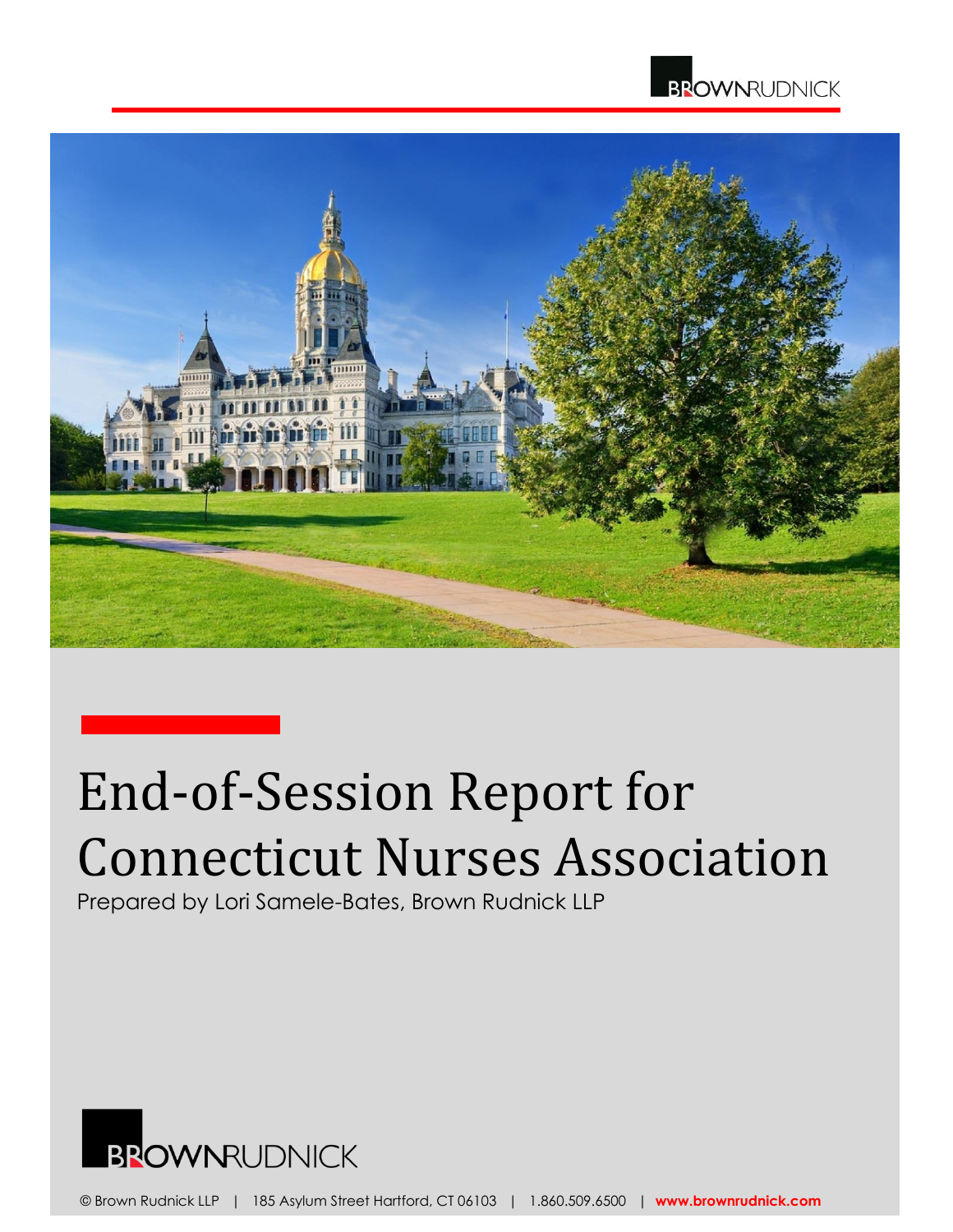The 2021 legislative session concluded on Wednesday, June 9, 2022. The regular session was immediately followed up with a Special Session of the legislature to consider the budget implementer bill and the legalization of recreational adultuse cannabis that was held on June 15th, 16th and 17th.

The 2021 Regular Session was an incredibly unique session in that the general public, including lobbyists, were precluded from being in the State Capitol and Legislative Office Building. All of the committee meetings, public hearings and legislative sessions were handled virtually.

As is customarily the case in the first year of the biennial session the main issue was the consideration and adoption of the 2-year State Budget. The Governor submitted his budget to the legislature for its consideration in early February and a final state budget was considered and signed by the Governor in early June.

Throughout the budget negotiation process, the Governor pushed for a "no-tax" budget but did propose a highway user fee on trucks and a proposed carbontrading mechanism on vehicle emissions, the Transportation Climate Initiative Program (TCI-P). The legislature's Finance, Revenue and Bonding Committee proposed a Revenue Package that included a number of new taxes: a Digital Advertising Tax, a 2% surcharge on Capital Gains, a payroll tax, a "consumption tax,' which was a surcharge on the income taxes for singles making more than \$500,000 per year and couples making more than \$1 million per year. The FR&B revenue package also proposed on off-budget Equity Investment Fund. The legislature's Appropriations Committee proposed a spending plan that was in line with the Governor's proposed spending plan; however, while staying within the \$46 Billion bottom line it did shift priorities by investing more in higher education, municipal spending and private not for profit service providers.

Ultimately the legislature and Governor agreed to a largely bi-partisan budget that did not include any tax increases. The \$46 Billion plan included a projected \$2.3 billion surplus built into the plan and an additional deposit of more than \$1 Billion into the states pension funds. The plan also relied on \$1.75 Billion in federal surplus dollars. The legislature did also pass the highway usage fee tax on large commercial trucks in a separate bill.

Aside from the state budget, other major items considered during the 2021 legislation session included the legalization of iLottery, Gaming and Sports Betting, the legalization of adult-use cannabis, the declaration of racism as a public health crisis, comprehensive access to mental, behavioral and public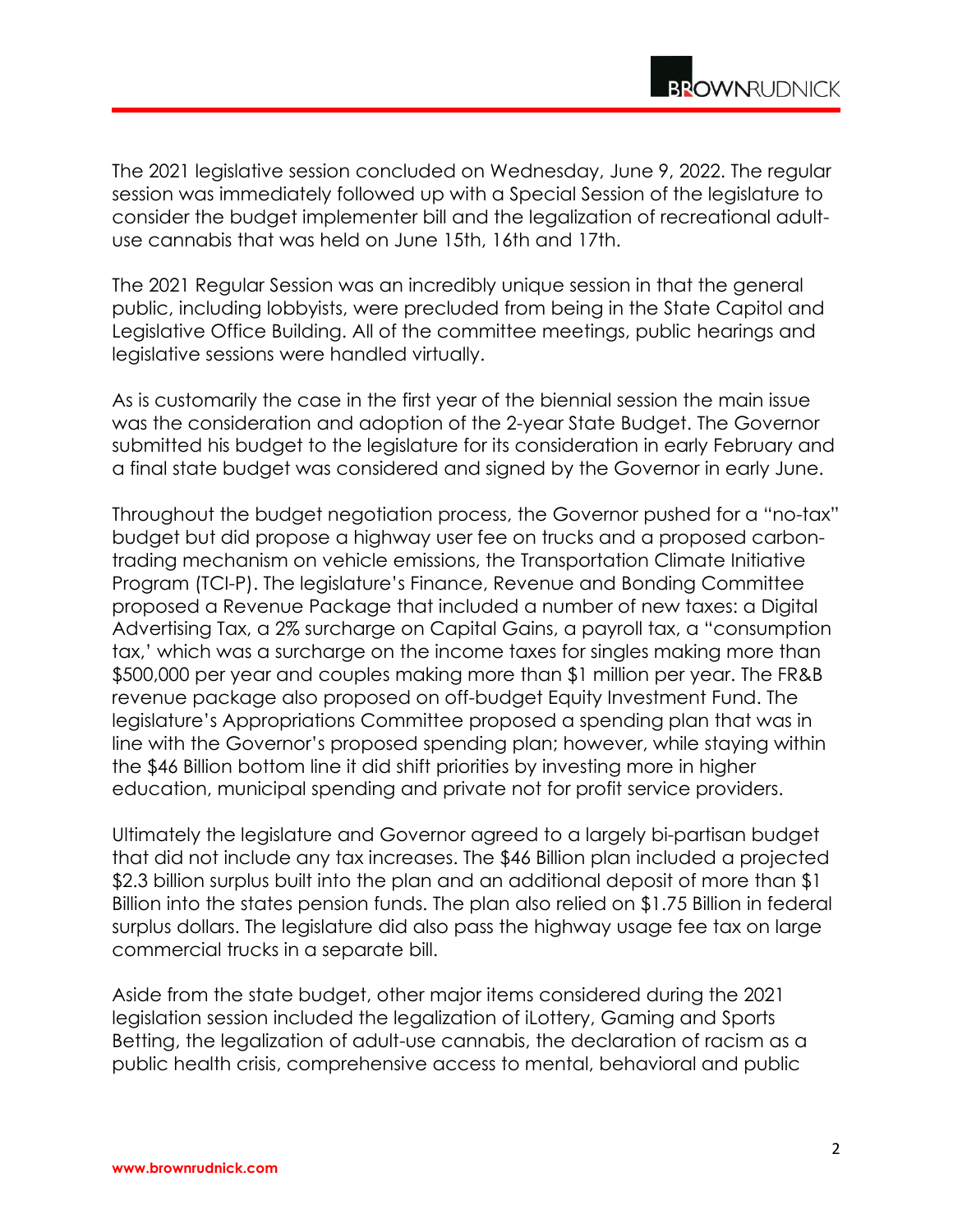

health care, the state's response to the pandemic, expanded broadband access and criminal justice reforms.

While these issues generally dominated the conversation during the 2021 regular session, there were numerous bills of specific interest to the CT Nurses Association. The summary that follows this page are the proposed bills that we have been tracking and working on your behalf. We have enjoyed working together with you during this difficult session to achieve the results that you expect from us. As always, if you have any questions or would like additional information, please do not hesitate to reach out.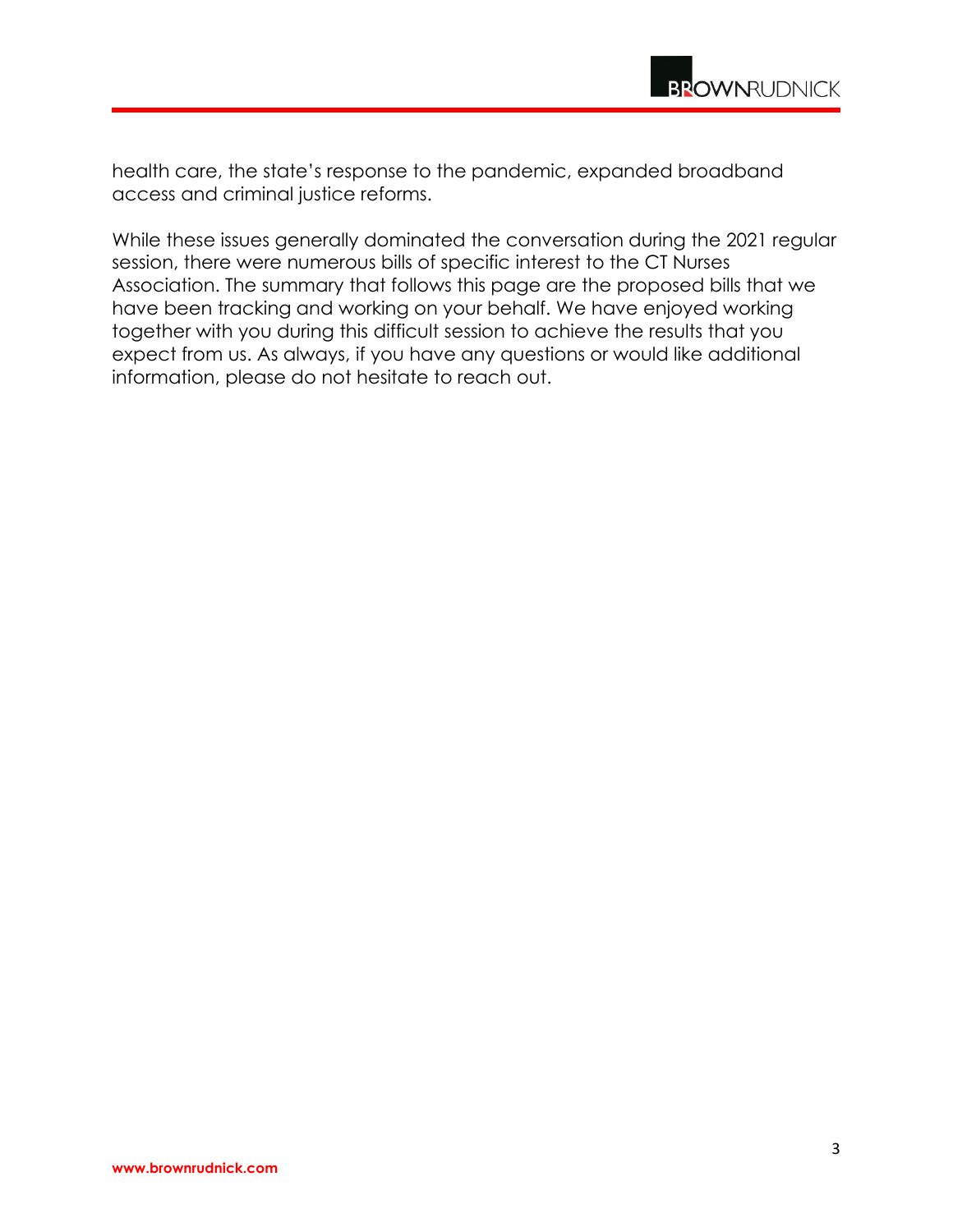### BILLS PASSED DURING THE 2021 SESSION: \*Substitute House Bill No. 5596 Public Act No. 21-9

AN ACT CONCERNING TELEHEALTH

Hyperlink to bill: <https://www.cga.ct.gov/2021/ACT/PA/PDF/2021PA-00009-R00HB-05596-PA.PDF>

\_\_\_\_\_\_\_\_\_\_\_\_\_\_\_\_\_\_\_\_\_\_\_\_\_\_\_\_\_\_\_\_\_\_\_\_\_\_\_\_\_\_\_\_\_\_\_\_\_\_\_\_\_\_\_\_\_\_\_\_\_\_\_\_\_\_\_\_\_\_\_\_\_\_\_\_\_\_

**CNA signed on to a letter with CHA, LTC and other providers during the legislative session. The letter was a result of Collaborations of Care, a collaborative group hosted by CHA, which included a wide range of care organizations. Throughout the pandemic this group acted as a touch point to ensure all partners were aware of solutions, emerging issues and challenges. This group continued to work on issues that arose during the pandemic and were being addressed in the 2021 legislative session.** 

#### **Summary:**

This bill modifies requirements for the delivery of telehealth services and insurance coverage of these services until June 30, 2023. Among other things, it:

- 1. expands the types of health providers authorized to provide telehealth services;
- 2. allows certain telehealth providers to provide telehealth services using audioonly telephone, which current law prohibits;
- 3. allows certain telehealth providers to use additional information and communication technologies in accordance with federal requirements (e.g., certain third-party video communication applications, such as Apple Facetime);
- 4. authorizes the Department of Public Health (DPH) commissioner to temporarily modify, waive, or suspend certain regulatory requirements to reduce the spread of COVID-19 and protect the public health;
- 5. establishes requirements for telehealth providers seeking payment from uninsured or underinsured patients;
- 6. requires insurance coverage for telehealth services and prohibits providers reimbursed for services from seeking payment from an insured patient beyond cost sharing; and
- 7. prohibits (a) insurance policies from excluding coverage for a telehealth platform selected by an in-network provider and (b) carriers from reducing reimbursement to a provider because services are provided through telehealth instead of in-person.

Additionally, the bill permits physicians and advanced practice registered nurses (APRNs) to certify a qualifying patient's use of medical marijuana and provide follow-up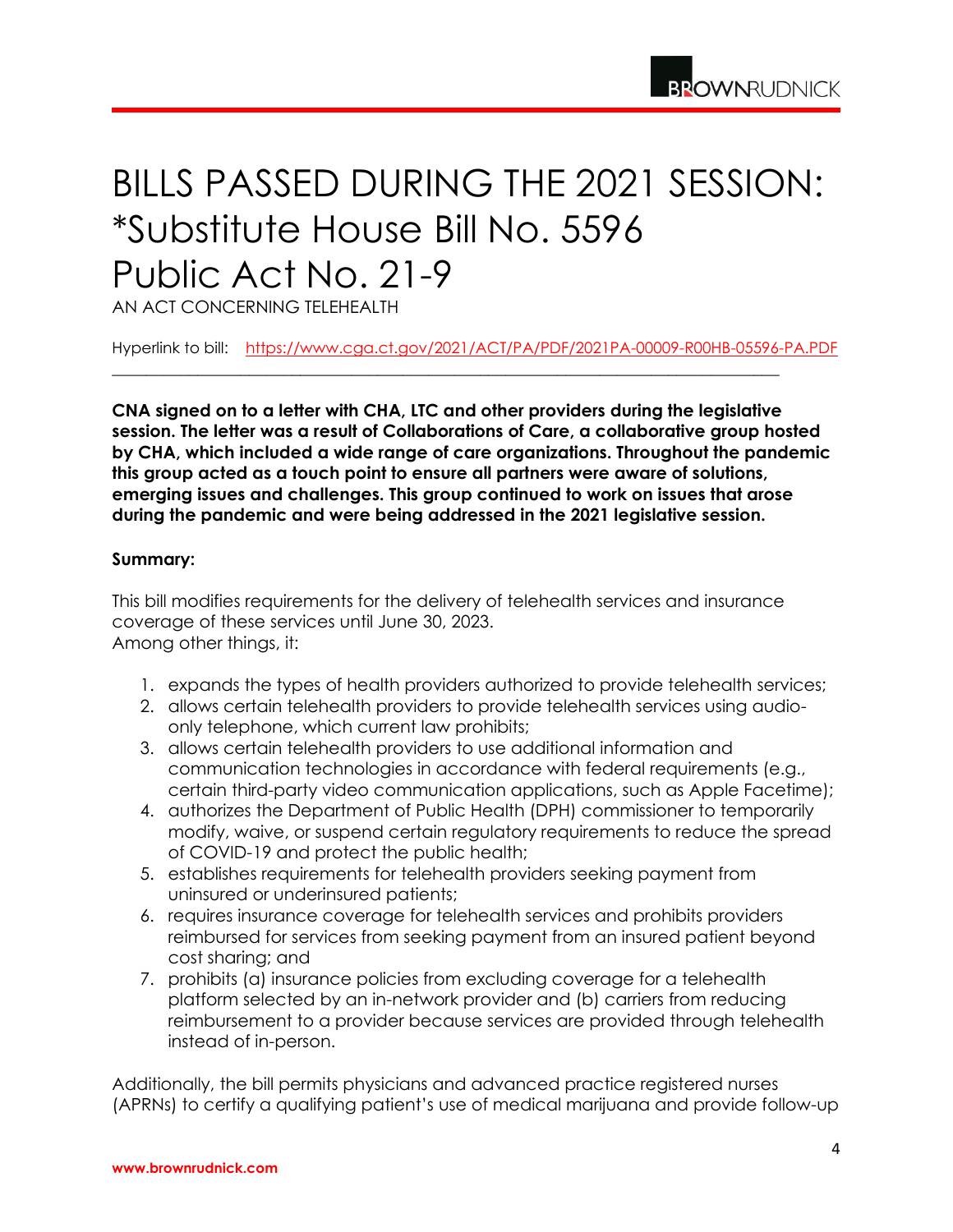

care using telehealth if they comply with other statutory certification and recordkeeping requirements. They may do so notwithstanding existing laws, regulations, policies, or procedures on medical marijuana certifications (§ 7).

Lastly, the bill makes a conforming change to a law requiring telehealth providers who are prescribing practitioners to issue prescriptions electronically (§ 2).

\*House Amendment "A" replaces the original bill (File 256), which required DPH to study benefits and implications of expanding the provision of telehealth in the state.

#### **EFFECTIVE DATE:** UPON PASSAGE

### \*Substitute House Bill No. 6423 Public Act No. 21-6

AN ACT CONCERNING IMMUNIZATIONS

Hyperlink to bill: <https://www.cga.ct.gov/2021/ACT/PA/PDF/2021PA-00006-R00HB-06423-PA.PDF>

\_\_\_\_\_\_\_\_\_\_\_\_\_\_\_\_\_\_\_\_\_\_\_\_\_\_\_\_\_\_\_\_\_\_\_\_\_\_\_\_\_\_\_\_\_\_\_\_\_\_\_\_\_\_\_\_\_\_\_\_\_\_\_\_\_\_\_\_\_\_\_\_\_\_\_\_\_\_

**CNA submitted testimony to the Public Health Committee on HB 6423. The testimony outlined the nurses code of ethics standard 1.4 The Right to Self-Determination. The code provides the ethical responsibility to support a patient's right to self-determination. There are times when this right maybe overridden because of a public health reason, but the deviation from self-determination is considered a serious departure from the standard of care, justified only when there are no less restrictive means available to observe the right of others, meet the demands of law and protect the public's health.** 

#### **Summary:**

This bill eliminates the religious exemption from immunization requirements for individuals attending (1) public and private schools, including higher education institutions, and (2) child care centers and group and family day care homes. Under current law, individuals may opt out of vaccination if they present a statement that immunization would be contrary to their religious beliefs or, for minors, those of their parent or guardian (see BACKGROUND).

The bill grandfathers in individuals enrolled in grades kindergarten or higher who submitted a religious exemption prior to the bill's passage. It continues to grandfather these students if they transfer to another public or private school in the state (i.e., a primary or secondary school).

Under the bill, individuals with prior religious exemptions who are enrolled in prekindergarten or other preschool programs generally must comply with immunization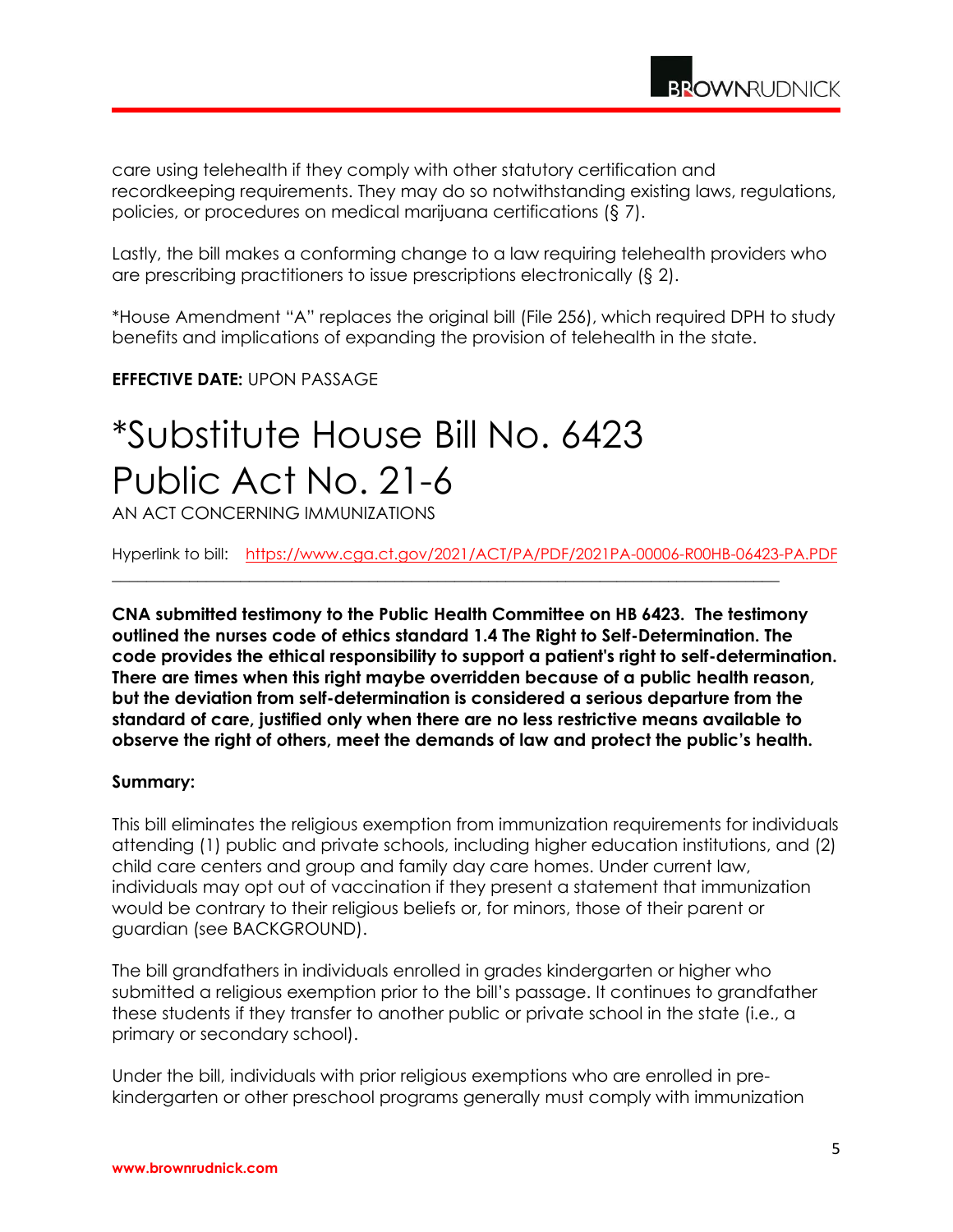requirements by September 1, 2022, or within 14 days after transferring to a different public or private program, whichever is later.

However, the bill allows these children to extend the timeframe within which they must comply with the immunization requirements if they present a written declaration from the child's physician, physician assistant (PA), or advanced practice registered nurse (APRN) that an alternative immunization schedule is recommended.

The bill also retains current law's medical exemption from these immunization requirements for individuals who can document that the immunization is medically contraindicated.

Additionally, the bill:

- 1. requires the Department of Public Health (DPH), by October 1, 2021, to develop and post on its website a medical exemption certificate for use by physicians, PAs, and APRNs (§ 7);
- 2. requires DPH to release annual immunization rates for each public and private K-12 school in the state, provided the data does not include individuallyidentifiable information (§§ 1 & 2);
- 3. establishes an 11-member DPH Advisory Committee on Medically Contraindicated Vaccinations to advise the commissioner on issues concerning medical exemptions from state or federal immunization requirements (§ 8);
- 4. requires the advisory committee to meet at least biannually and annually report on its activities and findings to the Public Health Committee, starting by January 1, 2022 (§ 8);
- 5. requires DPH, in collaboration with the Department of Education and the Office of Early Childhood, to evaluate data they collect on exemptions from immunization requirements, and these agencies to jointly report to the Public Health and Education committees on the evaluation annually, starting by January 1, 2022 (§ 9); and
- 6. requires certain health insurance policies that cover prescription drugs to cover at least a 20-minute immunization consultation between a patient and provider for vaccines recommended by the federal Centers for Disease Control and Prevention (CDC) (§§ 10 & 11).

\*House Amendment "A" grandfathers in students enrolled in grades kindergarten or higher, instead of grades seven or higher.

\*House Amendment "G" continues to exempt grandfathered students from school immunization requirements if they transfer to another public or private school in the state.

**EFFECTIVE DATE:** Upon passage, except for the insurance coverage provisions, which are effective January 1, 2022.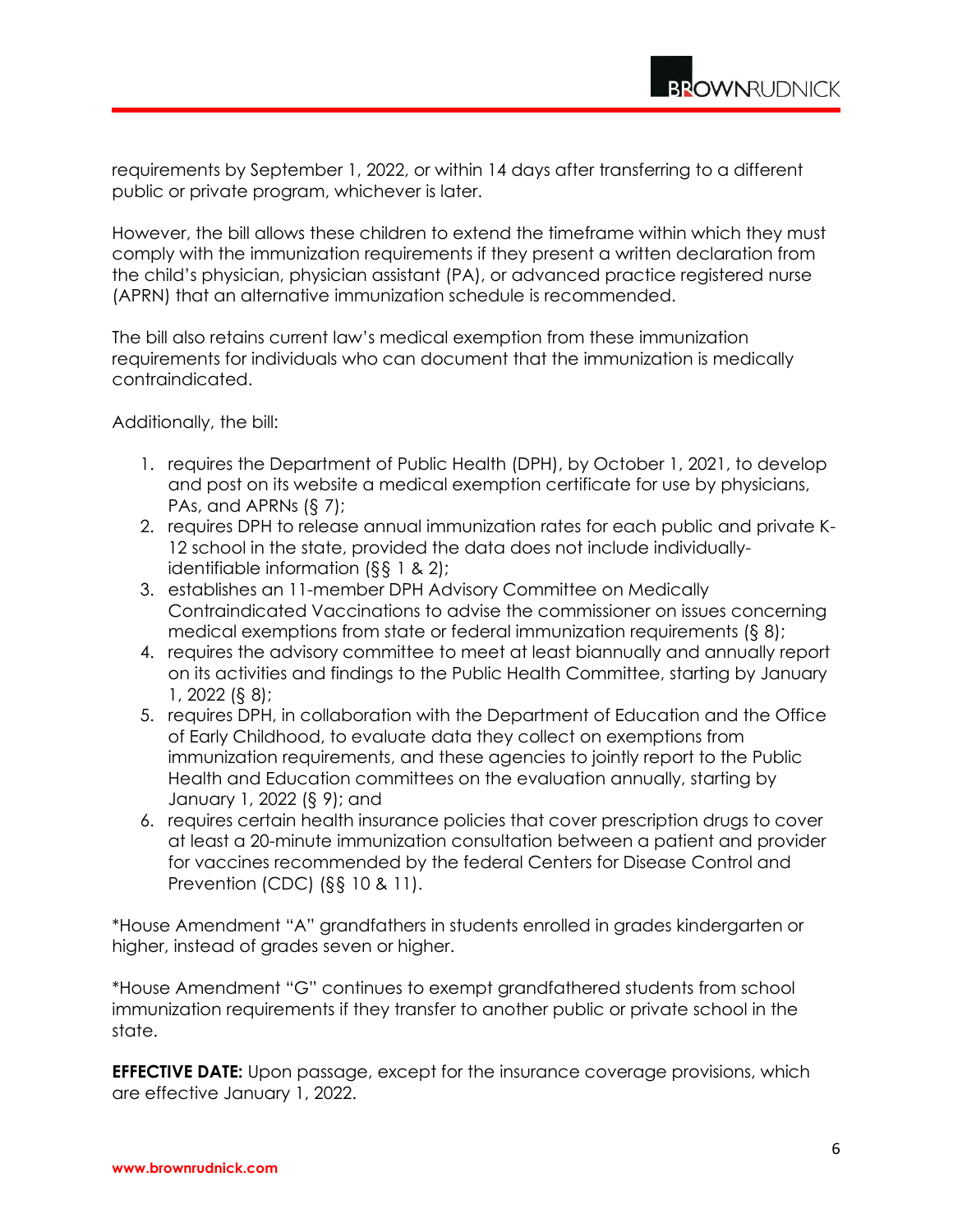### \*Substitute House Bill No. 6449 Public Act 21-152

AN ACT EXPANDING ECONOMIC OPPORTUNITY IN OCCUPATIONS LICENSED BY THE DEPARTMENT OF PUBLIC HEALTH

Hyperlink to bill: <https://cga.ct.gov/2021/ACT/PA/PDF/2021PA-00152-R00HB-06449-PA.PDF> \_\_\_\_\_\_\_\_\_\_\_\_\_\_\_\_\_\_\_\_\_\_\_\_\_\_\_\_\_\_\_\_\_\_\_\_\_\_\_\_\_\_\_\_\_\_\_\_\_\_\_\_\_\_\_\_\_\_\_\_\_\_\_\_\_\_\_\_\_\_\_\_\_\_\_\_\_\_

**CNA submitted testimony to the Public Health Committee in support of HB 6449 to establish working groups to determine whether Connecticut should join any interstate licensure compacts.**

**CNA also ensured that HAVEN was included in the bill. HAVEN, Health Assistance InterVention Education Network, is a confidential assistance program for healthcare professionals facing the challenges of physical illness, mental illness, chemical dependence, or emotional disorder. HAVEN is designed as a peer-based process to encourage early identification of healthcare professionals who are at risk for impairment. HAVEN is funded from health care provider licenses, and provides wellness care to healthcare professionals**.

#### **Summary:**

This bill generally makes it easier for health care professionals and various tradespeople and other professionals licensed in other states to obtain a Connecticut credential if they reside here. It does so by generally requiring the Department of Public Health (DPH) or Department of Consumer Protection (DCP) to issue the appropriate license or other credential to a state resident, or a spouse of an active duty service member permanently stationed here, if that person meets specified experience and background requirements (e.g., has no disciplinary history). It allows DPH or DCP, as applicable, to deny a credential if the commissioner finds it to be in the state's best interest.

The bill specifies that, for certain professions, the DCP commissioner may deny a license, or issue one under a consent order with conditions that an applicant must meet, if the applicant reports that he or she has been found guilty or convicted of what constitutes a felony under Connecticut or federal law at the time of the application, or of an offense under the laws of another jurisdiction that would be a felony under Connecticut law. This authority applies to electricians; plumbers; solar, heating, piping, and cooling contractors and journeymen; elevator and fire protection sprinkler craftsmen; irrigation contractors and journeymen; gas hearth installer contractors and journeymen; and residential stair lift technicians. The bill also eliminates a requirement that applicants for these licenses demonstrate good moral character.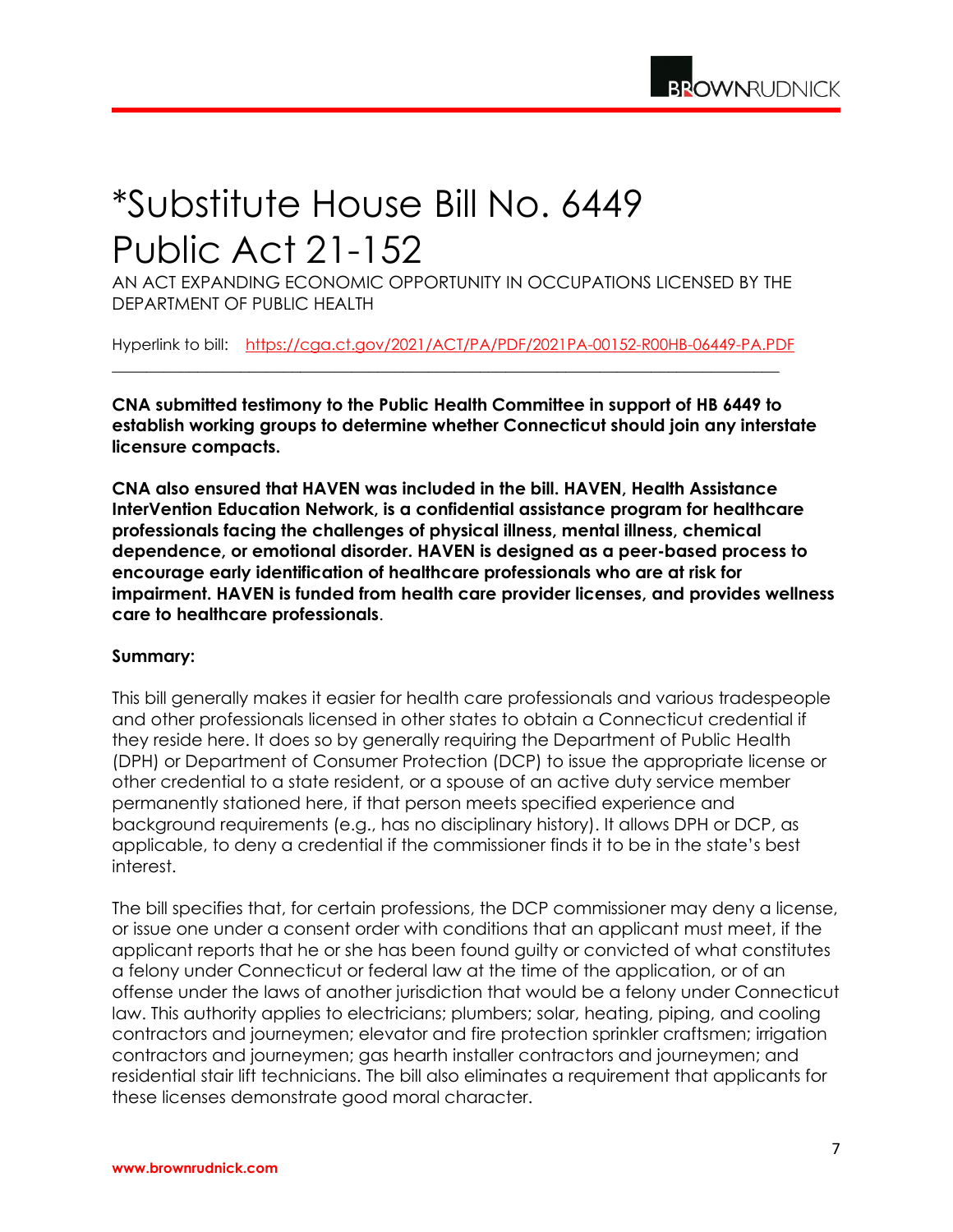

#### **The bill requires the DPH commissioner to (1) convene working groups to determine whether Connecticut should join any interstate licensure compacts and (2) report to the Public Health Committee on the groups' recommendations by January 15, 2022.**

The bill requires the DPH commissioner to report on whether it would be in the state's best interest to (1) replace any state exams for DPH-credentialed professionals with tests by national organizations that DPH deems acceptable and (2) reduce any experience and training requirements while increasing testing of applicants' knowledge or skills. She must report to the Public Health Committee by January 15, 2022, and develop the report in consultation with whatever boards or commissions she deems appropriate.

Lastly, the bill requires various state agencies, by January 1, 2022, to report to the Office of Policy and Management (OPM) secretary on certain information related to background checks.

\*House Amendment "A" replaces the underlying bill. It adds the provisions on (1) DCP credentialing and licensing and (2) the report on background checks. It makes various changes to the underlying bill, such as (1) listing the affected professions for the credentialing provisions, (2) making an examination mandatory for certain individuals, and (3) specifying that the provisions apply to people licensed in other U.S. jurisdictions.

**EFFECTIVE DATE:** October 1, 2021, except July 1, 2021 for the DPH reporting and working group provisions.

#### **§ 2 — INTERSTATE LICENSURE COMPACT WORKING GROUPS**

The bill requires the DPH commissioner to convene working groups to determine whether the state should join any interstate licensure compacts. Any such groups must convene by August 30, 2021. The groups must include:

- 1. the DPH commissioner, the OPM secretary, the Office of Health Strategy executive director, and the chair of the appropriate examining or advisory board, or their designees;
- 2. a representative of the appropriate state professional association;
- 3. **a representative of the professional assistance program for regulated health professions (HAVEN);** and
- 4. anyone else the DPH commissioner deems appropriate. By January 15, 2022, the commissioner must report to the Public Health Committee on the groups' recommendations. The working groups end when she submits her report.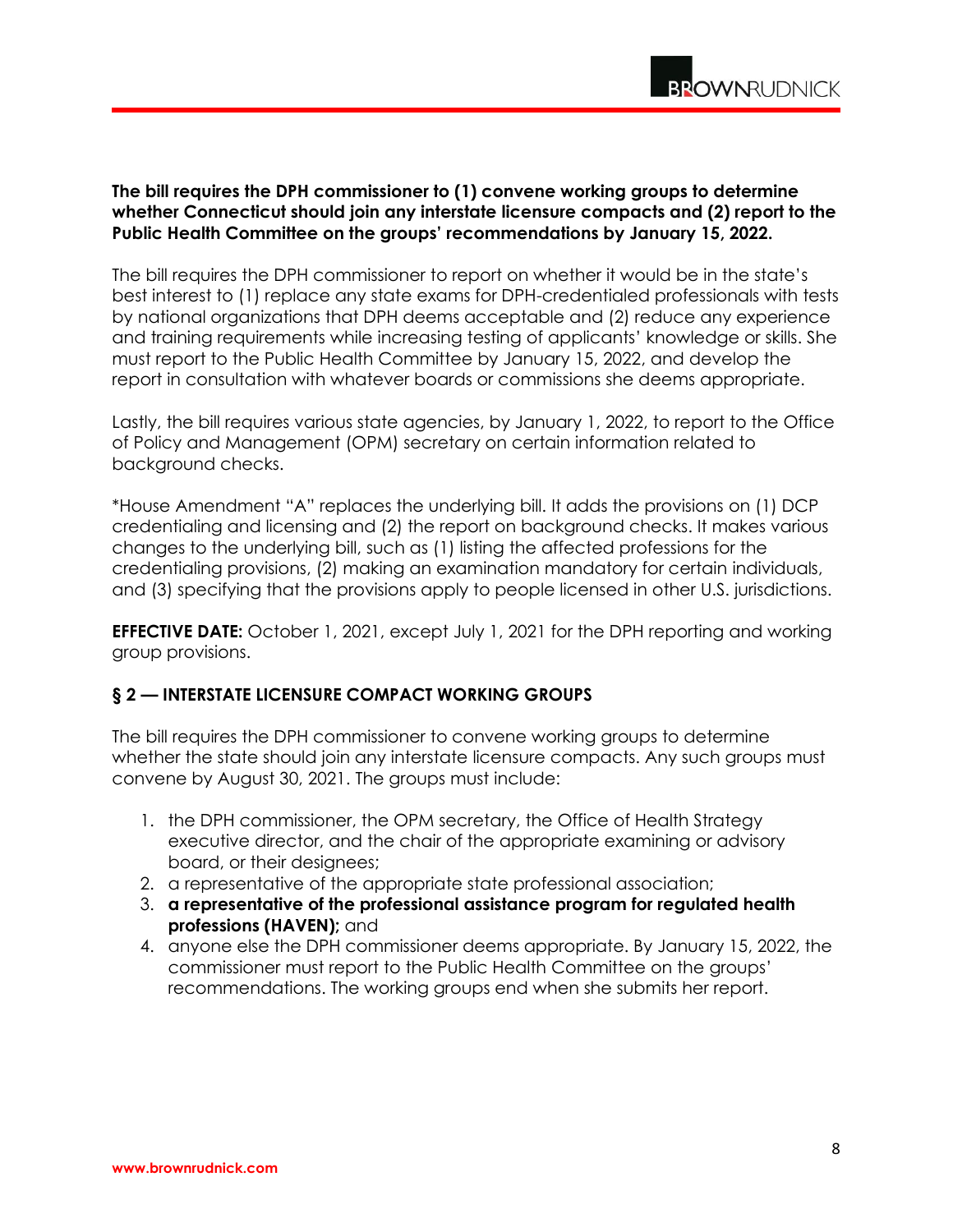### \*Substitute House Bill No. 6510 Public Act 21-116

AN ACT REQUIRING THE PROVISION OF INFORMATION CONCERNING CHILDREN'S BEHAVIORAL AND MENTAL HEALTH RESOURCES IN HOSPITAL EMERGENCY DEPARTMENTS AND SCHOOLS

Hyperlink to bill: <https://cga.ct.gov/2021/ACT/PA/PDF/2021PA-00116-R00HB-06510-PA.PDF>

\_\_\_\_\_\_\_\_\_\_\_\_\_\_\_\_\_\_\_\_\_\_\_\_\_\_\_\_\_\_\_\_\_\_\_\_\_\_\_\_\_\_\_\_\_\_\_\_\_\_\_\_\_\_\_\_\_\_\_\_\_\_\_\_\_\_\_\_\_\_\_\_\_\_\_\_\_\_

**CNA worked with nurses in schools, mental health and acute care settings. The pandemic had a significant impact on the mental health of children and young adults and the need for clear and reliable knowledge about resources is critical.**

#### **Summary:**

This bill requires the Department of Children and Families (DCF), by December 1, 2021, to develop a document for each mental health region describing the behavioral and mental health evaluation and treatment resources available to children. DCF must do so in consultation with the Behavioral Health Partnership Oversight Council (BHPOC), the Mental Health and Addiction Services and Public Health departments, and DCF's Youth Suicide Advisory Board.

Under the bill, BHPOC must (1) distribute the documents electronically to each licensed hospital that has an emergency department and to each local and regional board of education and (2) make them available on the council's website.

Starting by December 1, 2022, the bill requires DCF to annually review and update the documents as necessary. DCF must provide any updated documents to BHPOC, and the council must distribute and make them available in the manner described above.

The bill also requires hospital emergency departments, starting on January 1, 2022, to provide a copy of the applicable documents to the parents or guardians of each child upon the child's discharge from the emergency department.

It also requires each local and regional board of education to (1) distribute the applicable document to parents and guardians and certain students starting January 1, 2022, and (2) make the document available on its website by that date.

\*House Amendment "A" (1) makes DCF, rather than BHPOC, the lead agency in the development, review, and update of the resource document; (2) makes BHPOC's role consultative in the development of the document but maintains the underlying bill's requirement for the council to distribute the document; (3) broadens the population of children covered by the hospital distribution provision by no longer limiting it to those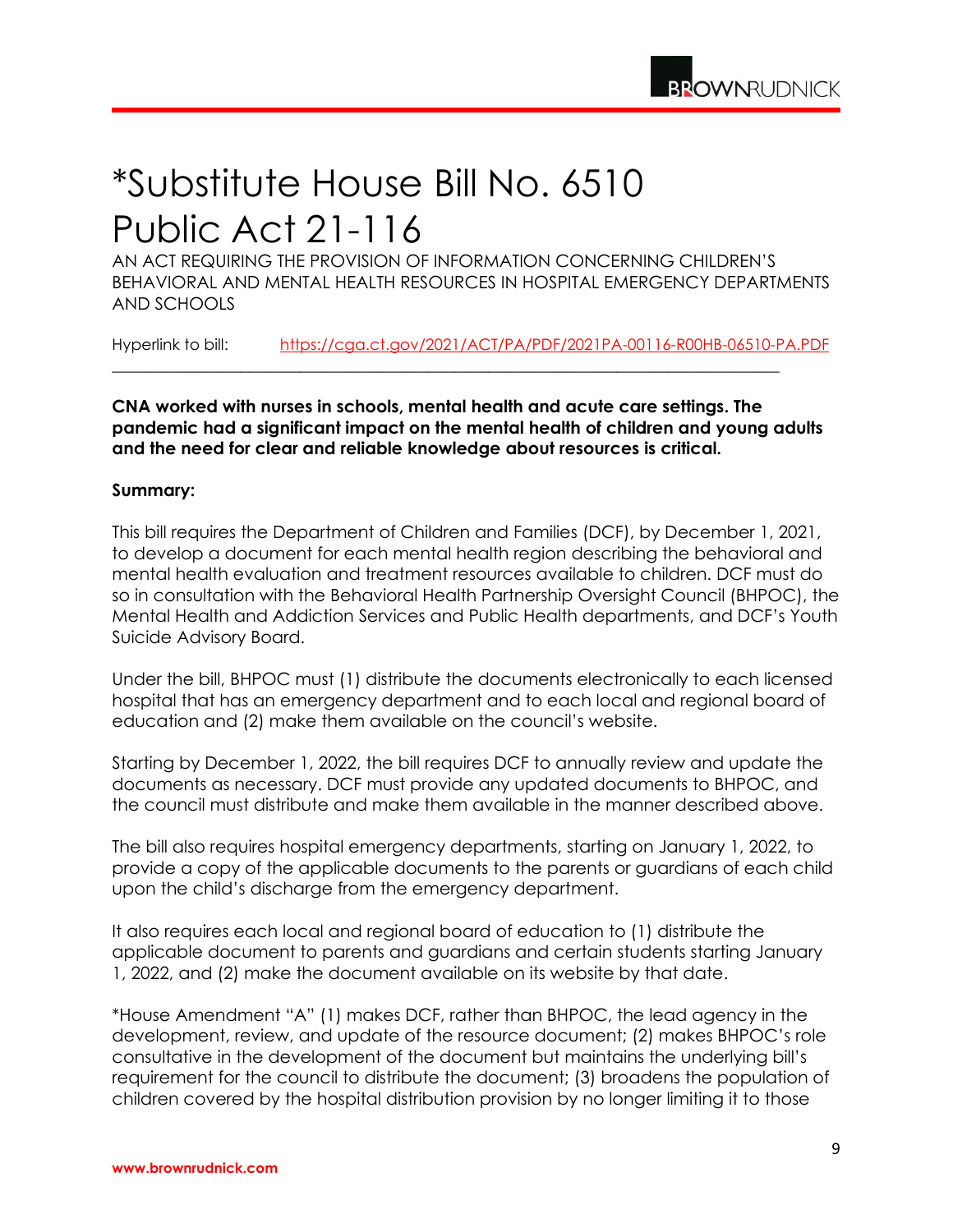showing certain behavioral health symptoms; (4) adds the provisions on board of education distribution of the document; and (5) makes other minor changes.

**EFFECTIVE DATE:** Upon passage, except the provisions on board of education distribution is effective July 1, 2021.

### \*Substitute House Bill No. 6666 Public Act 21-121

AN ACT CONCERNING THE DEPARTMENT OF PUBLIC HEALTH'S RECOMMENDATIONS REGARDING VARIOUS REVISIONS TO THE PUBLICH HEALTH STATUTES

Hyperlink to bill: <https://cga.ct.gov/2021/ACT/PA/PDF/2021PA-00121-R00HB-06666-PA.PDF> \_\_\_\_\_\_\_\_\_\_\_\_\_\_\_\_\_\_\_\_\_\_\_\_\_\_\_\_\_\_\_\_\_\_\_\_\_\_\_\_\_\_\_\_\_\_\_\_\_\_\_\_\_\_\_\_\_\_\_\_\_\_\_\_\_\_\_\_\_\_\_\_\_\_\_\_\_\_

**This bill is a result of the pandemic. CMS allowed APRNs and PAs to sign home health orders throughout the pandemic and the state aligned their regulations to allow this in CT. The Association worked closely with CT APRNs, CT Association of Healthcare at Home and the Department of Public Health to ensure this was included in the Executive Orders and carried forward in the 2021 legislative session.**

**The APRN Home Health Orders bill (SB 1070) was incorporated into HB 6666, section 52. CNA submitted testimony to the Public Health Committee in support of SB 1070 to remove the regulatory burdens that impede quality and expeditious care.** 

**HB 6666 also adds behavior analysts to the list of providers eligible for the professional assistance program for health professionals (HAVEN) see sections 26-29; and allows registered nurses employed by nursing homes to administer medications intravenously or draw blood from a central line for laboratory purposes under certain conditions, section 55. See below for a summary of the various sections.**

#### **Summary:**

This bill makes various substantive, minor, and technical changes in Department of Public Health (DPH)-related statutes and programs.

\*House Amendment "A" adds the provisions on (1) residential and commercial property water supply testing, (2) nail technician and eyelash technician licensure, (3) newborn screening, (4) amendments to marriage or birth certificates to reflect gender change, (5) DPH remote access to certain hospital medical records, (5) public drinking water regulation, and (6) EMS mental health training.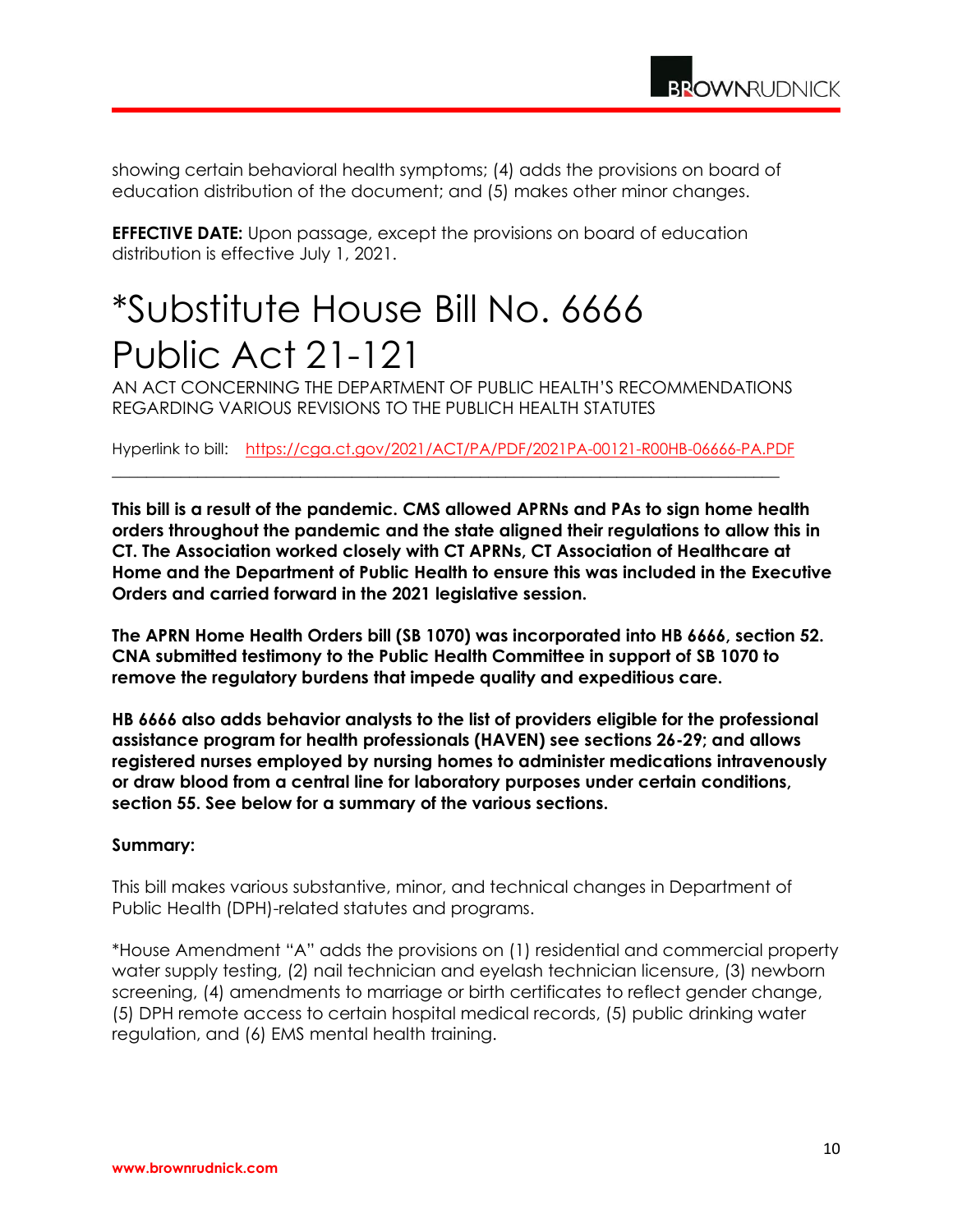It makes various changes to the underlying bill, such as (1) placing additional conditions on the DPH commissioner's authority to waive EMS regulations and (2) making certain licensure-related provisions effective upon passage, rather than October 1, 2021.

It removes provisions in the underlying bill (1) exempting hospital- owned clinical laboratories from licensure fees and (2) requiring DPH to create and operate a statewide stroke registry. It also makes minor, technical, and conforming changes.

#### **EFFECTIVE DATE:** VARIOUS

#### **§§ 26-29 — BEHAVIOR ANALYST ELIGIBILITY FOR THE PROFESSIONAL ASSISTANCE PROGRAM AND REPORTING OF IMPAIRED HEALTH PROFESSIONALS**

The bill adds licensed behavior analysts to the list of providers eligible for the professional assistance program for health professionals (currently, the Health Assistance InterVention Education Network (HAVEN).

The bill increases, from \$175 to \$180, the annual license renewal fee for behavior analysts. The increase applies to applications to renew licenses that expire on or after October 1, 2021. The DPH commissioner must (1) quarterly certify the amount of revenue received as a result of the fee increase and (2) transfer it to the professional assistance program account. (In 2015, license renewal fees were similarly increased for professions already eligible for the program.)

The bill also adds behavior analysts to the list of licensed health care professionals who must notify DPH if they are aware that another health professional may be unable to practice with skill and safety for various reasons (e.g., loss of motor skill, drug abuse, or negligence in professional practice). In some cases, this law also requires licensed health care professionals to report themselves to the department (e.g., following drug possession arrests).

#### **§ 52 — HOME HEALTH ORDERS**

Allows physician assistants and advanced practice registered nurses to issue orders for home health care agency services, hospice agency services, and home health aide agency services This bill allows physician assistants (PAs) and advanced practice registered nurses (APRNs) licensed in Connecticut to issue orders for home health care agency services, hospice agency services, and home health aide agency services. It also allows PAs and APRNs licensed in bordering states to order home health care agency services. Under current law, only a physician may issue these orders.

#### **§ 55 — IV CARE IN NURSING HOMES**

Allows registered nurses employed by nursing homes to administer medications intravenously or draw blood from a central line for laboratory purposes under certain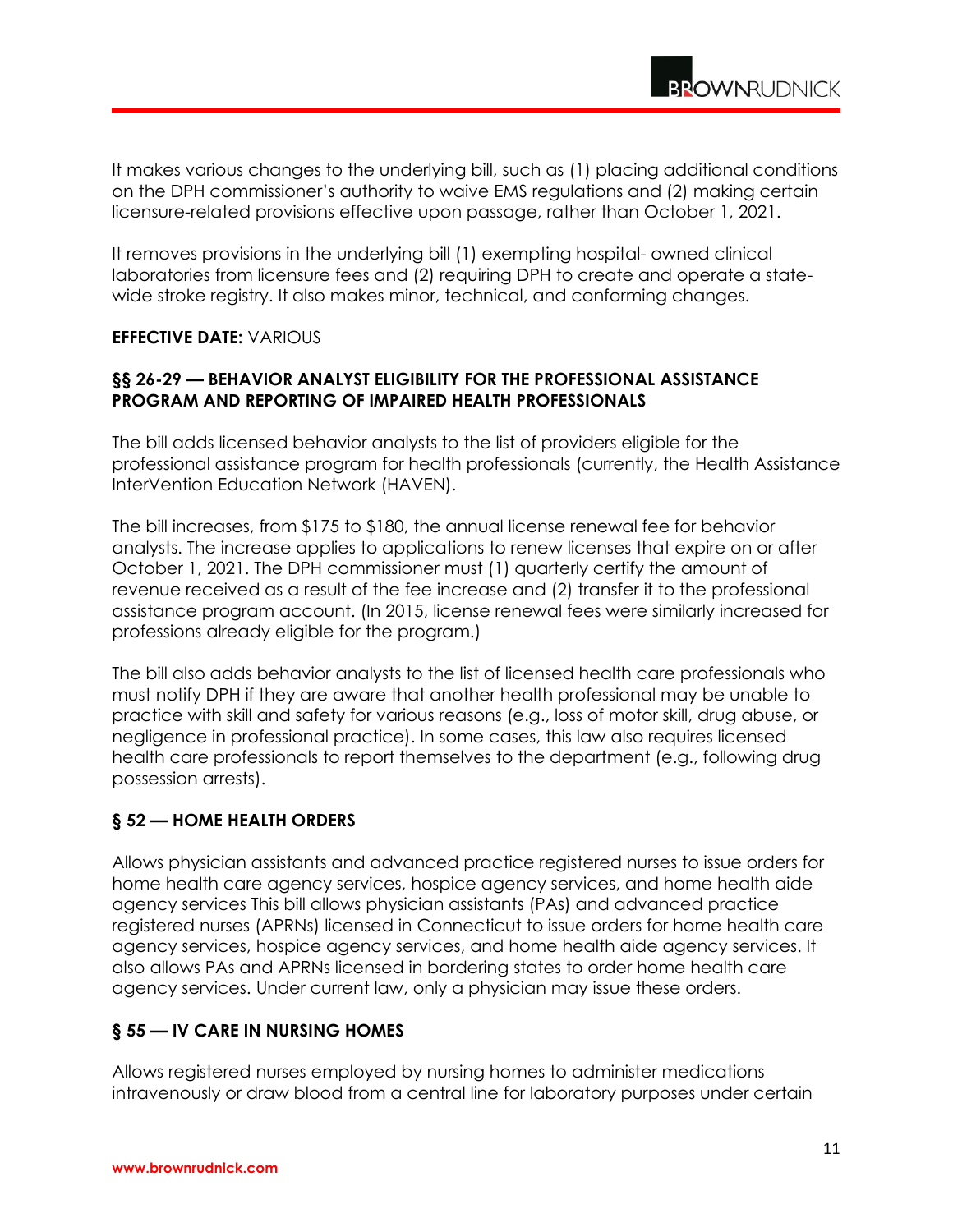conditions The bill allows chronic and convalescent nursing homes to allow a licensed registered nurse (RN) they employ to:

- 1. draw blood from a central line for laboratory purposes, provided the facility has an agreement with a laboratory to process the specimens or
- 2. administer IV therapy or a medication dose by intravenous injection, provided the medication is on a list approved by the facility's governing body, pharmacist, and medical director for intravenous injection by an RN.

Under the bill, an RN may perform these services only if he or she has been properly trained to do so by the home's nursing director or an intravenous infusion company. It requires the home's administrator to ensure that the RN is appropriately trained and competent and provide related documentation to DPH upon request. The bill also requires the nursing home to notify the DPH commissioner if it employs RNs who provide these services.

### \*Substitute Senate Bill No. 1 Public Act No. 21-35

AN ACT EQUALIZING COMPREHENSIVE ACCESS TO MENTAL, BEHARIORAL AND PHYSICAL HEALTH CARE IN RESPONSE TO THE PANDEMIC

Hyperlink to bill: <https://www.cga.ct.gov/2021/ACT/PA/PDF/2021PA-00035-R00SB-00001-PA.PDF>

\_\_\_\_\_\_\_\_\_\_\_\_\_\_\_\_\_\_\_\_\_\_\_\_\_\_\_\_\_\_\_\_\_\_\_\_\_\_\_\_\_\_\_\_\_\_\_\_\_\_\_\_\_\_\_\_\_\_\_\_\_\_\_\_\_\_\_\_\_\_\_\_\_\_\_\_\_\_

**SB 1 was a priority for the legislature during the 2021 legislative session. CNA submitted testimony to the Public Health Committee in support of HB 6662, which was incorporated into SB 1. CNA expressed support for declaring racism as a public health crisis and establishing a commission on racial equity in public health.** 

#### **Summary:**

This bill includes various provisions related to racial disparities in public health, health care services, pandemic preparedness, and other related topics. For example, it:

- 1. declares racism as a public health crisis and creates a Commission on Racial Equity in Public Health to (a) make recommendations to decrease racism's effect on public health and (b) create a strategic plan to eliminate health disparities and inequities across several sectors;
- 2. requires the Department of Public Health (DPH) to study (a) the state's COVID-19 response and (b) developing a program to recruit and retain health care workers of color in the state;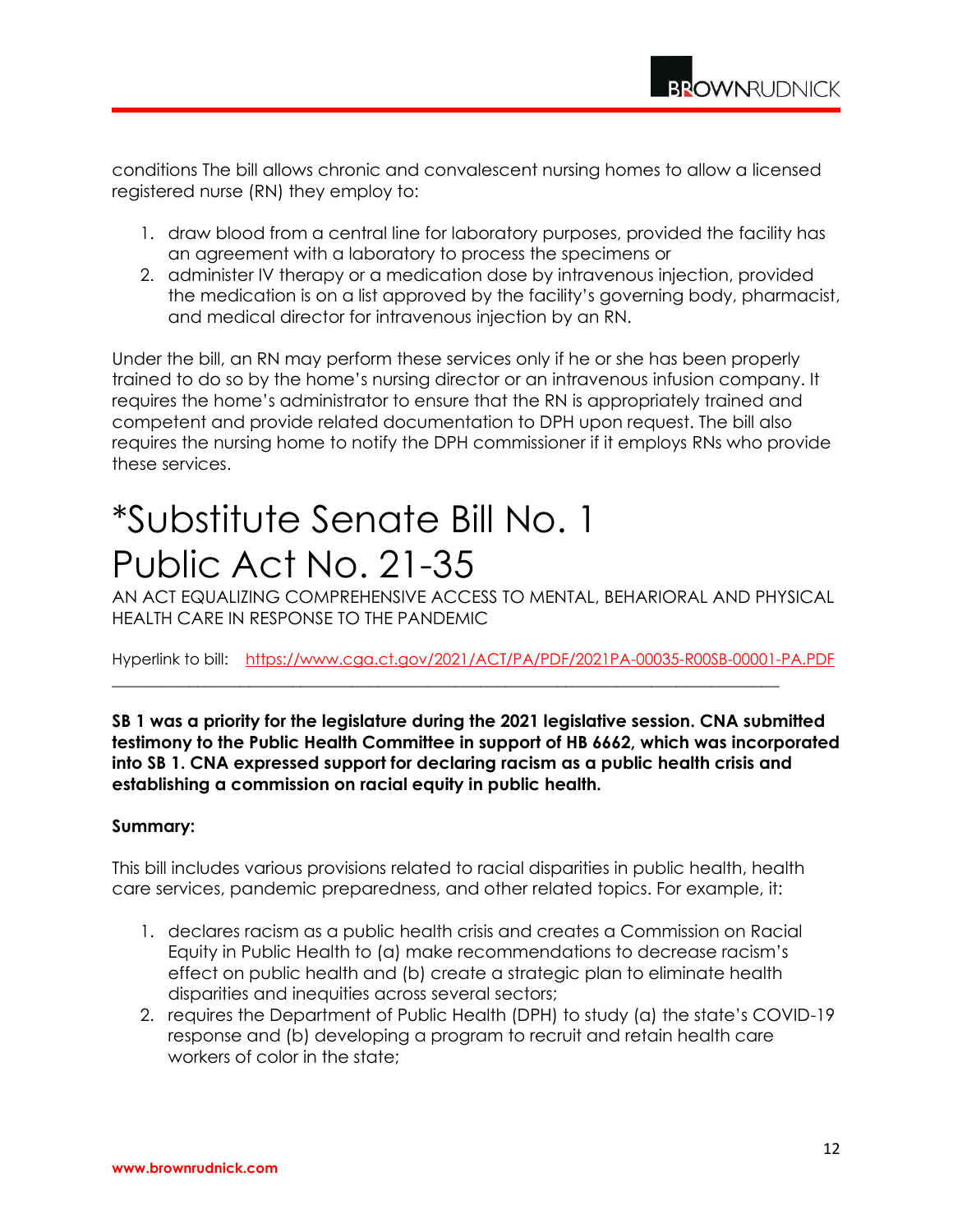- 3. establishes a committee to advise the Public Health and Human Services committees on establishing a Commission on Gun Violence Intervention and Prevention;
- 4. sets certain requirements related to demographic data collection in health care; and
- 5. establishes working groups or task forces on other matters, such as breast health and breast cancer awareness, school-based health center service expansion, and peer support services.

A section-by-section summary follows.

\*Senate Amendment "A" replaces the underlying bill and makes various changes to its underlying provisions, such as:

- 1. renaming the commission charged with examining racial disparities in public health and expanding its membership and responsibilities;
- 2. expanding the scope of provisions on demographic data collection by requiring certain health care providers to collect and include certain self-reported patient data in their electronic health record systems;
- 3. requiring annual reporting by the existing Maternal Mortality Review Committee, rather than creating a task force on this issue;
- 4. requiring DPH to convene a scope of practice review committee on whether to certify doulas, rather than requiring DPH to study the issue itself; and
- 5. establishing a working group to develop recommendations for expanding school-based health center services, rather than appropriating an unspecified amount to expand these services.

It adds various provisions, such as those (1) requiring a study on the recruitment and retention of health care workers of color, (2) requiring an assessment of racial equity within environmental health quality programs, (3) requiring reporting on the status of changes to the Joint Rules on racial and ethnic impact statements, and (4) establishing a Gun Violence Intervention and Prevention Advisory Committee.

It also removes various provisions from the underlying bill, such as those that would have (1) required school boards to conduct exit interviews with students who withdraw before graduation and provide them with resources on certain topics for at least a year after withdrawing, (2) set a minimum nurse staffing ratio for hospital intensive care units, (3) required physicians to perform mental health examinations on patients during annual physical exams, (4) made various changes to the law on hospital community benefits programs, and (5) adopted the Uniform Emergency Volunteer Health Practitioners Act.

**EFFECTIVE DATE:** Upon passage, except that the provisions on local health directors (§ 20) are effective July 1, 2021.

**BROWNRUDNICK**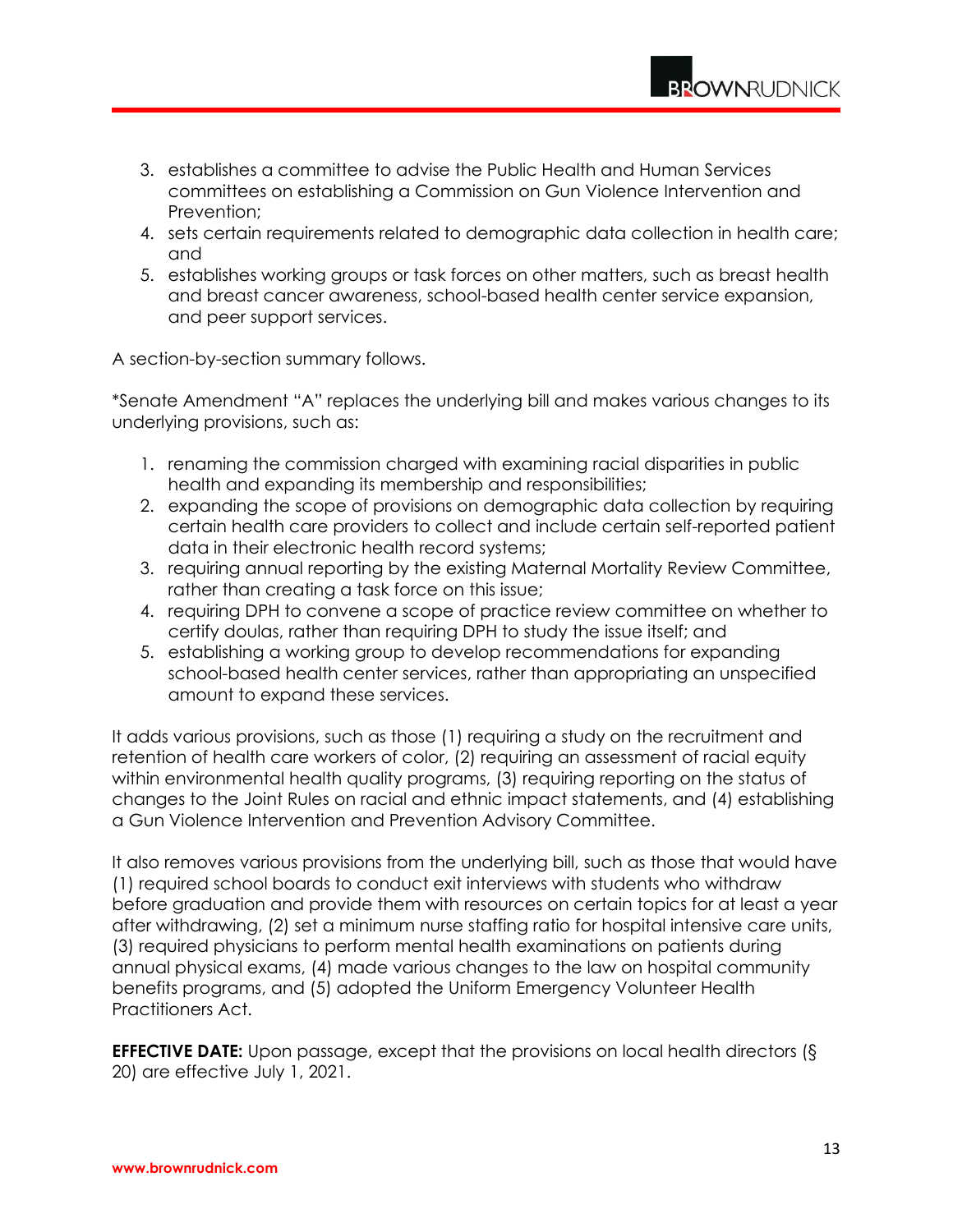### \*Substitute Senate Bill No. 2 Public Act No. 21-46

AN ACT CONCERNING SOCIAL EQUITY AND THE HEALTH, SAFETY AND EDUCATION OF **CHILDREN** 

Hyperlink to bill: <https://www.cga.ct.gov/2021/ACT/PA/PDF/2021PA-00046-R00SB-00002-PA.PDF>

**SB 2 was a priority for the legislature during the 2021 session. The bill adds specified mental health training to the Department of Public Health's continuing education requirements for certain healthcare professionals including registered nurses and licensed practical nurses. See below.**

\_\_\_\_\_\_\_\_\_\_\_\_\_\_\_\_\_\_\_\_\_\_\_\_\_\_\_\_\_\_\_\_\_\_\_\_\_\_\_\_\_\_\_\_\_\_\_\_\_\_\_\_\_\_\_\_\_\_\_\_\_\_\_\_\_\_\_\_\_\_\_\_\_\_\_\_\_\_

#### **Summary:**

This bill makes various changes to laws affecting children and pupils and related entities, such as the departments of Children and Families (DCF), Education (SDE), Public Health (DPH); the Office of Early Childhood (OEC); and local and regional boards of education.

Among other things, the bill:

- 1. requires DCF to (a) develop a policy to provide remote visitation opportunities and (b) provide written notice and a list of legal services providers when removing a child;
- 2. (a) expands the Birth-to-Three Program, (b) prohibits OEC from charging for early intervention services, (c) allows Birth-to- Three coordinators to participate in planning and placement meetings and exempts them from certain disciplinary actions, and (d) requires local or regional boards of education to monitor certain children for developmental and social-emotional delays;
- 3. (a) allows local or regional boards of education to provide virtual learning to high school students and remote parent- teacher conferences, (b) requires the boards to integrate social- emotional learning into professional training, (c) requires the boards of education to allow up to two excused mental health wellness days per school year, (d) prohibits school boards from shaming a child for unpaid meals, and (e) allows minors to receive more than six outpatient mental health treatment sessions without their parent or guardian's consent; and
- 4. requires SDE to develop a community resource document for children and families.

The bill also (1) sets up a youth suicide prevention training program in local and district health departments, **(2) adds specified mental health training to DPH's continuing**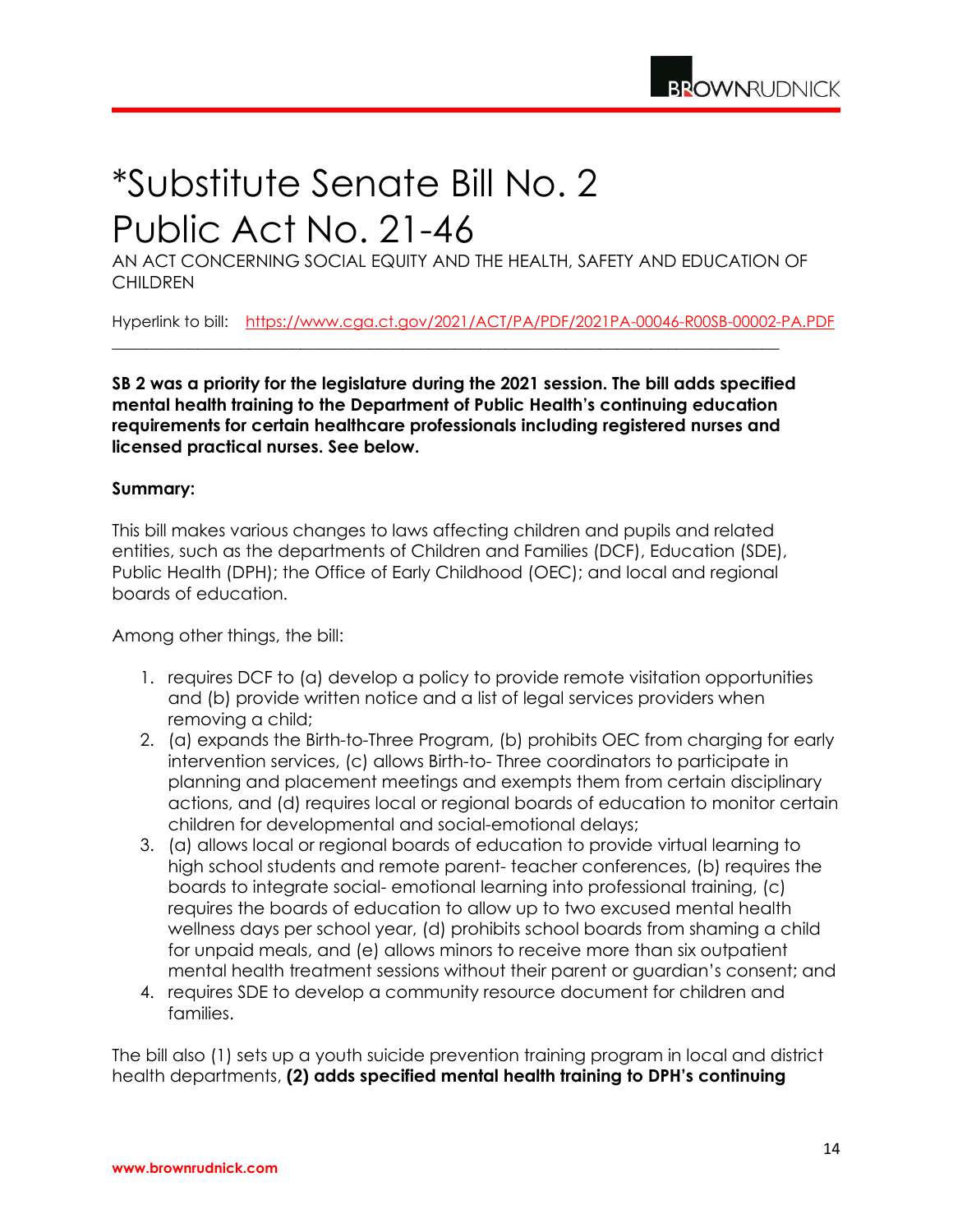**education requirements for certain healthcare professionals** and (3) establishes a 25member task force on children's needs.

**EFFECTIVE DATE:** July 1, 2021, except that the sections related to the SDE community resources document (§ 15), virtual or remote school instruction (§ 16), excused and unexcused absence (§ 18), early intervention services fees (§ 24), birth-to-three program expansion (§ 28), and the children's needs task force (§ 30) are effective upon passage.

#### **§§ 2-9 — MENTAL HEALTH TRAINING AND EDUCATION FOR HEALTHCARE PROFESSIONALS**

Starting on and after January 1, 2022, the bill expands the continuing education requirements for certain healthcare professionals to include at least two hours of training and education on (1) screening for posttraumatic stress disorder, suicide risk, depression, and grief and (2) suicide prevention training.

Except as noted below, the requirement applies (1) during the first license or certification renewal period as applicable and (2) at least once every six years after that. This requirement applies to:

- 1. physician assistants;
- 2. physical therapists;
- 3. occupational therapists and occupational therapy assistants;
- **4. registered nurses and licensed practical nurses;**
- 5. behavior analysts;
- 6. certified community health workers; and
- 7. emergency medical responders, emergency medical technicians, or emergency medical instructors.

The bill also requires two hours of this training for nurse's aides, as part of their registration requirements. The bill specifies that the evidence-based youth suicide prevention training program administered under Section 1 may satisfy the suicide prevention training requirement for some of these healthcare professionals. This applies to physical therapists, occupational therapists and occupational therapist assistants, nurse's aides, behavior analysts, certified community health workers, emergency medical responders, and emergency medical technicians.

#### **Registered Nurses and Licensed Practical Nurses (§ 5)**

The bill requires that actively practicing registered nurses and licensed practical nurses include the mental health and suicide prevention training as contact hours of training. The bill defines a "contact hour" as a minimum of 50 minutes of continuing education and activities. The requirements apply to registration periods (i.e., the one-year period for which a license has been renewed) starting on or after January 1, 2022.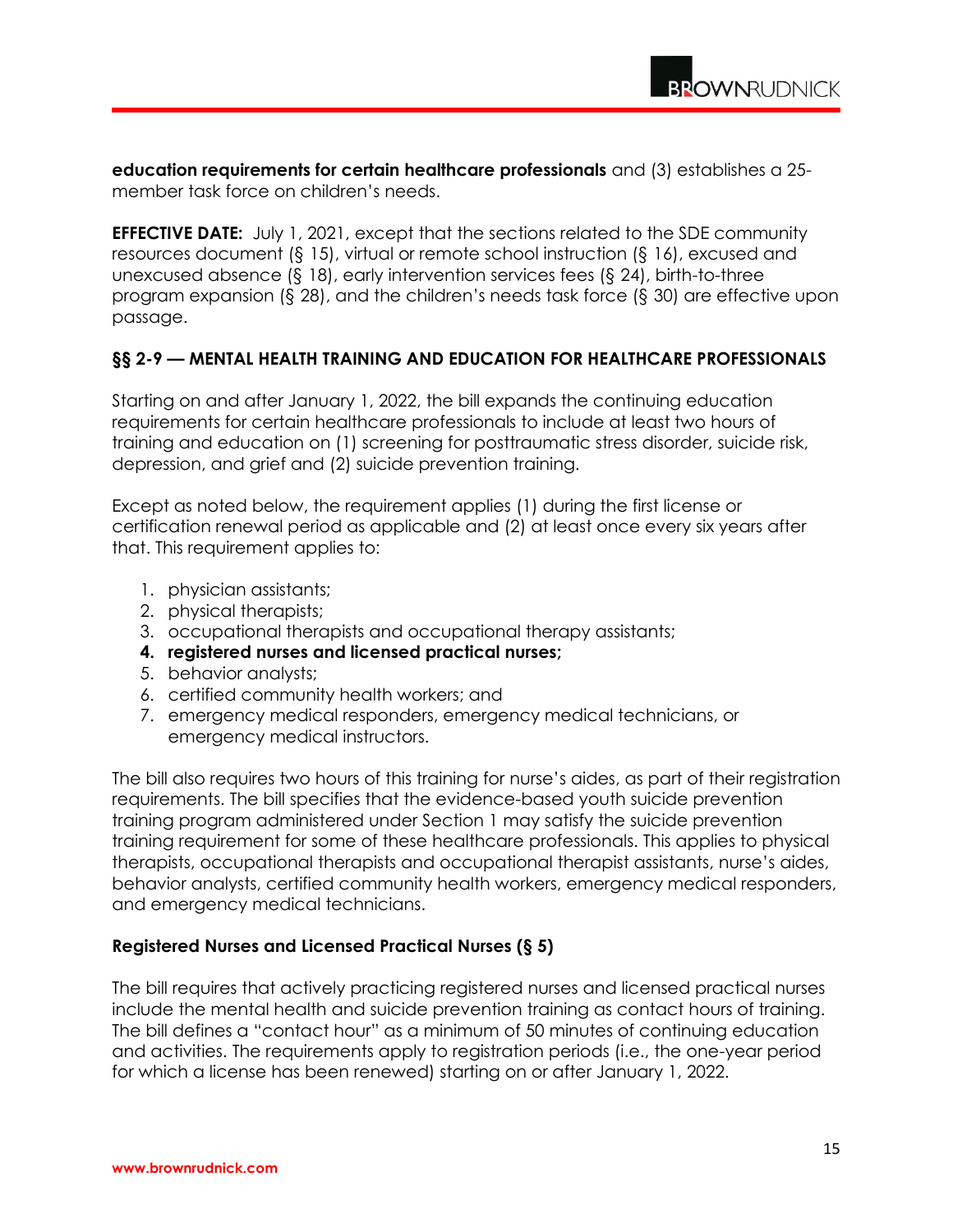Under the bill, qualifying continuing education courses include in-person and online courses offered or approved by:

- 1. the American Nurses Association,
- 2. the Connecticut Hospital Association,
- 3. **the Connecticut Nurses Association** or Connecticut League for Nursing,
- 4. a specialty nursing society or an equivalent organization in another jurisdiction,
- 5. a hospital or other health care institution,
- 6. a regionally accredited academic institution, or
- 7. a state or local health department.

The bill also requires each registered nurse and licensed practical nurse applying for license renewal to sign a statement attesting that he or she has satisfied the continuing education requirements on a form prescribed by DPH. Each licensee must (1) retain attendance records or completion certificates demonstrating compliance with the bill's continuing education requirements for at least three years after the year in which the continuing education was completed and (2) submit the records or certificates to the department for inspection within 45 days after the department requests them.

### \*Substitute Senate Bill No. 660 Public Act No. 21-107

AN ACT EXPANDING WORKERS' COMPENSATION BENEFITS FOR CERTAIN MENTAL OR EMOTIONAL IMPAIRMENTS SUFFERED BY HEALTH CARE PROVIDERS IN CONNECTION WITH COVID-19

Hyperlink to bill: <https://www.cga.ct.gov/2021/ACT/PA/PDF/2021PA-00107-R00SB-00660-PA.PDF>

#### **CNA fully supported this bill which had broad support in the legislature during 2021 legislative session.**

\_\_\_\_\_\_\_\_\_\_\_\_\_\_\_\_\_\_\_\_\_\_\_\_\_\_\_\_\_\_\_\_\_\_\_\_\_\_\_\_\_\_\_\_\_\_\_\_\_\_\_\_\_\_\_\_\_\_\_\_\_\_\_\_\_\_\_\_\_\_\_\_\_\_\_\_\_\_

#### **Summary:**

This bill expands eligibility for workers' compensation benefits for post-traumatic stress injuries (PTSI) to cover (1) emergency medical services (EMS) personnel; (2) all Department of Correction (DOC) employees; (3) telecommunicators (i.e., 9-1-1 emergency dispatchers); and (4) **under certain circumstances related to COVID-19, health care providers.** The bill also changes the terminology used in the underlying law by replacing "post-traumatic stress disorder" (PTSD) with "post-traumatic stress injury."

Current law provides workers' compensation PTSD benefits to police officers, DOCemployed parole officers, and firefighters diagnosed with PTSD as a direct result of certain qualifying events (e.g., witnessing someone's death) that occur in the line of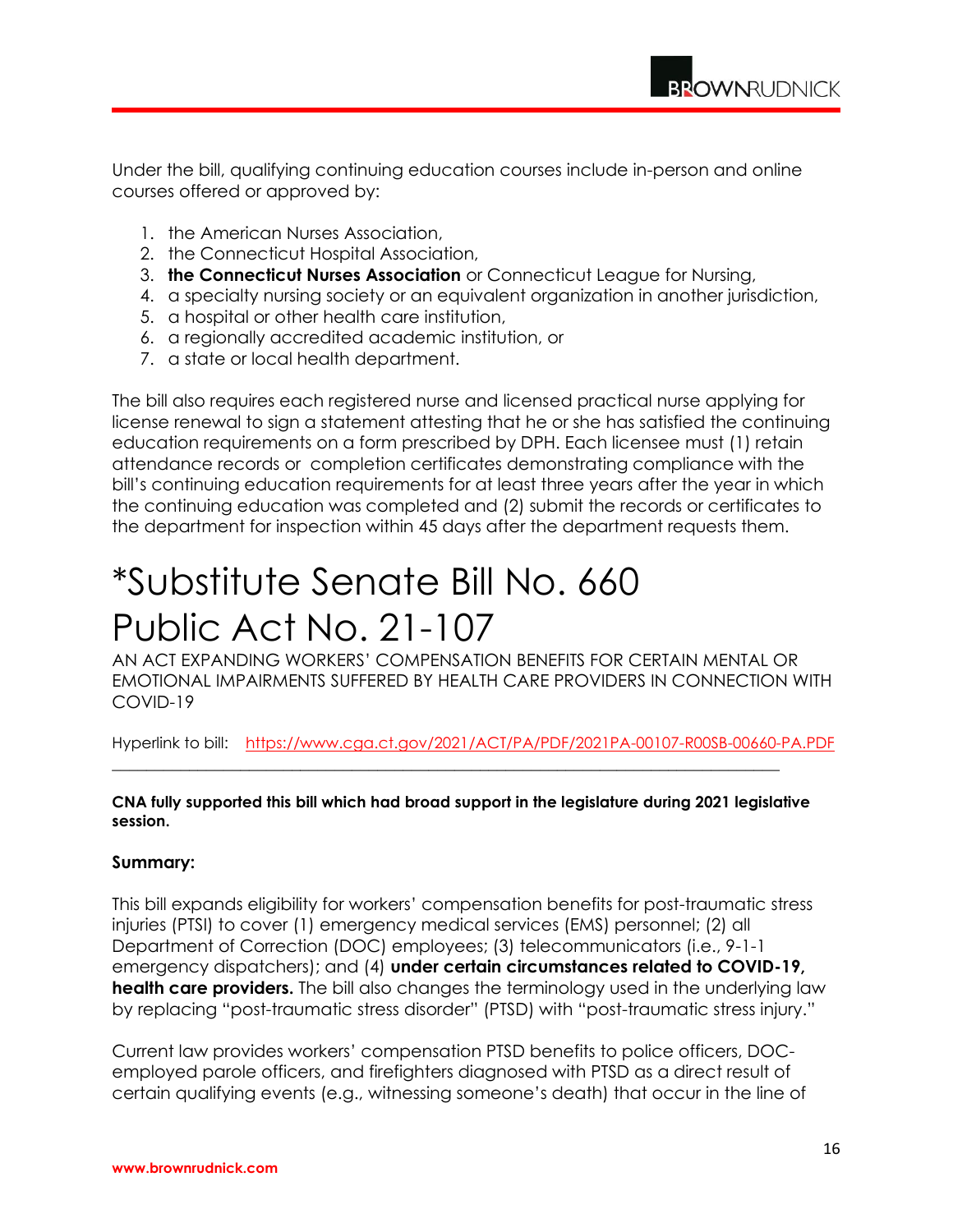

duty. The bill allows EMS personnel, DOC employees, and emergency dispatchers to qualify for benefits through the same qualifying events, although the dispatchers may do so by hearing them. Qualifying events for health care providers under the bill are the same types of events, but they must have occurred due to, or as a result of, COVID- 19.

The PTSI benefits provided under the bill are subject to the same limitations and procedures that current law applies to the benefits for firefighters, police, and parole officers. The bill also makes technical and conforming changes.

\*Senate Amendment "A" specifies that to be eligible for benefits under the bill, (1) PCAs must meet the same 26-hour weekly work threshold that the existing workers' compensation law applies to people who work in or about a private dwelling and (2) emergency dispatchers must have been directly responding to an emergency that constitutes a qualifying event and providing a dispatch assignment.

#### **EFFECTIVE DATE:** UPON PASSAGE

### \*Substitute Senate Bill No. 837 Public Act 21-191

AN ACT CONCERNING THE USE OF PERFLUOROALKYL OR POLYFLUOROALYKL SUBSTANCES IN CLASS B FIREFIGHTING FOAM

Hyperlink to bill: <https://cga.ct.gov/2021/ACT/PA/PDF/2021PA-00191-R00SB-00837-PA.PDF>

\_\_\_\_\_\_\_\_\_\_\_\_\_\_\_\_\_\_\_\_\_\_\_\_\_\_\_\_\_\_\_\_\_\_\_\_\_\_\_\_\_\_\_\_\_\_\_\_\_\_\_\_\_\_\_\_\_\_\_\_\_\_\_\_\_\_\_\_\_\_\_\_\_\_\_\_\_\_

**SB 837 concerning the use of PFAS in firefighting foam passed during the Regular Session and was amended to include SB 926, "An Act Concerning the Presence of PFAS Chemicals in Packaging." CNA submitted testimony in support of SB 926 before the Environment Committee. See sections 2-4 below for the packaging provisions.**

#### **Summary:**

This bill generally prohibits (1) using class B firefighting foam with intentionally added perfluoroalkyl or polyfluoroalkyl substance (PFAS) and (2) offering for sale or promotional purposes food packaging with PFAS intentionally introduced during manufacturing or distribution. Under the bill, class B firefighting foam is used to extinguish flammable liquid fires and PFAS is a class of fluorinated organic chemicals containing at least one fully fluorinated carbon atom.

With respect to the foam, the bill prohibits, upon passage, any person, local government, or state agency from using class B firefighting foam with intentionally added PFAS in any amount for training purposes or testing purposes (i.e., calibration,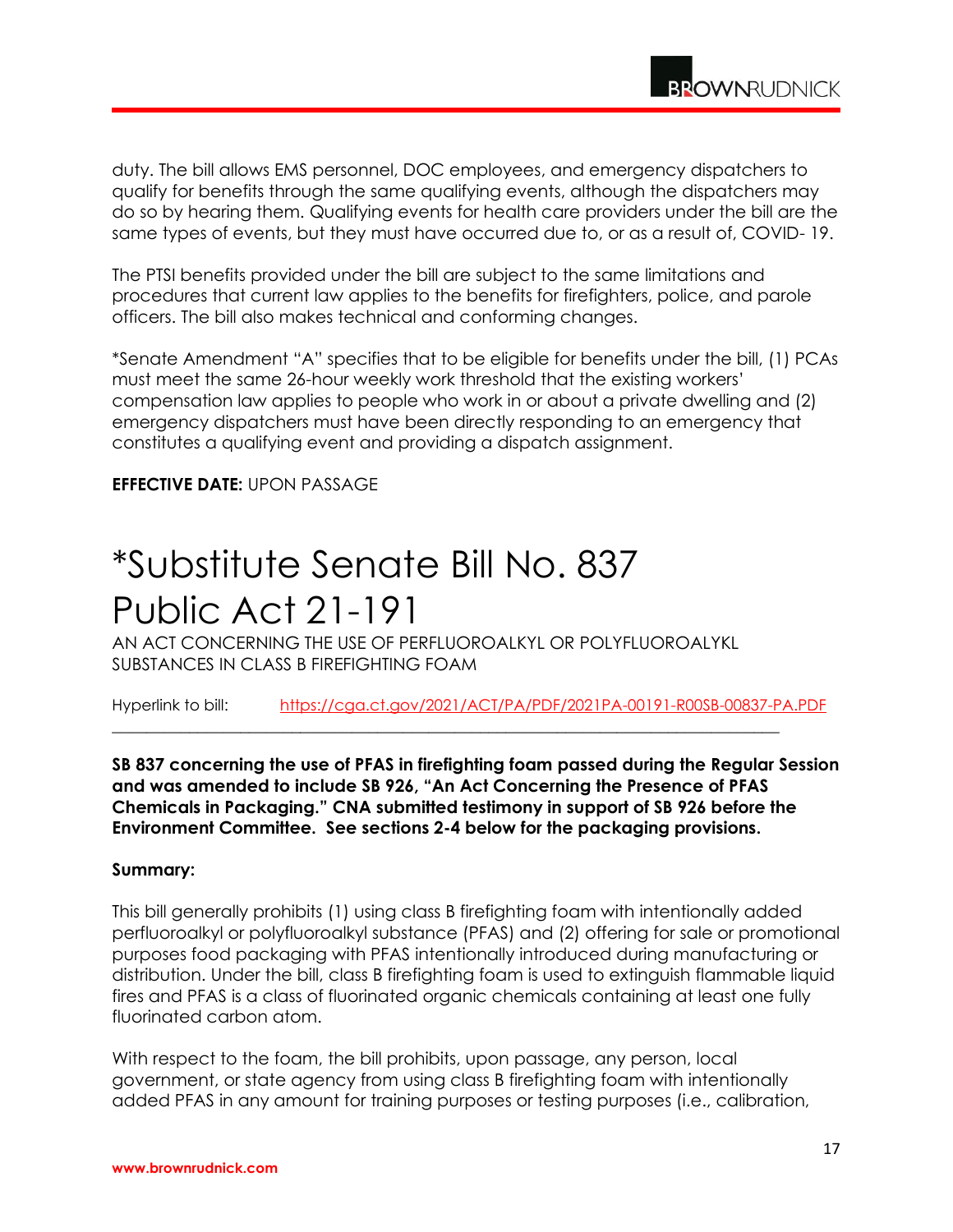

conformance, and fixed system testing). Beginning October 1, 2021, it also prohibits anyone from using this foam for vapor suppression or firefighting purposes, unless the fire is flammable liquid-based and the Department of Energy and Environmental Protection (DEEP) commissioner does not identify an alternative to the foam by July 1, 2021.

The bill also exempts from the ban on using the foam for vapor suppression or firefighting (1) anyone required by federal law to use it; (2) certain facility operators who obtain a limited extension of time for compliance; and (3) until October 1, 2023, airportrelated entities with systems that prevent its release into the environment.

For packaging, the bill prohibits (1) by December 31, 2023, manufacturers and distributors from offering for sale or promotional purposes food packaging or packaging components with intentionally introduced PFAS and (2) using a material that replaces a chemical regulated by the state packaging and packaging components law in an amount or way that creates an equal or greater hazard than the regulated chemical.

The bill expands on the current procedure to show that a package or packaging component complies with the law's restrictions (i.e., certificates of compliance), which applies to existing restrictions on lead, mercury, cadmium, and hexavalent chromium and the bill's PFAS ban. It applies existing civil and criminal penalties for violating the packaging and component law to the ban on PFAS in food packaging, including those for making false statements in certificates of compliance.

The bill requires the DEEP commissioner, by October 1, 2021, to develop or identify a take-back program for municipally owned class B firefighting foam with PFAS that applies best management practices for its disposal.

\*Senate Amendment "A" principally (1) expands the general ban on using class B firefighting foam with PFAS to include testing, rather than only training, purposes; (2) forwards the dates associated with, and adds three exemptions to, the ban on using the foam for firefighting, and also adds using the foam for vapor suppression to this ban; (3) limits the municipal take-back program to class B firefighting foam with PFAS, rather than any municipal source of PFAS; (4) adds the provisions on food packaging with PFAS; and (5) adds the provision on substitute chemical hazards in packaging.

\*House Amendment "A" (1) extends the effective date of the ban on PFAS in food packaging from July 1, 2021, to October 1, 2021, and (2) eliminates the provision that considers using PFAS as a processing agent, mold release agent, or intermediate to be an intentional introduction when it is detected in the final package or component.

**EFFECTIVE DATE:** Upon passage, except that the provisions on PFAS in food packaging and packaging components are effective October 1, 2021.

#### **§§ 2-4 — PACKAGING AND PACKAGING COMPONENTS PFAS in Food Packaging**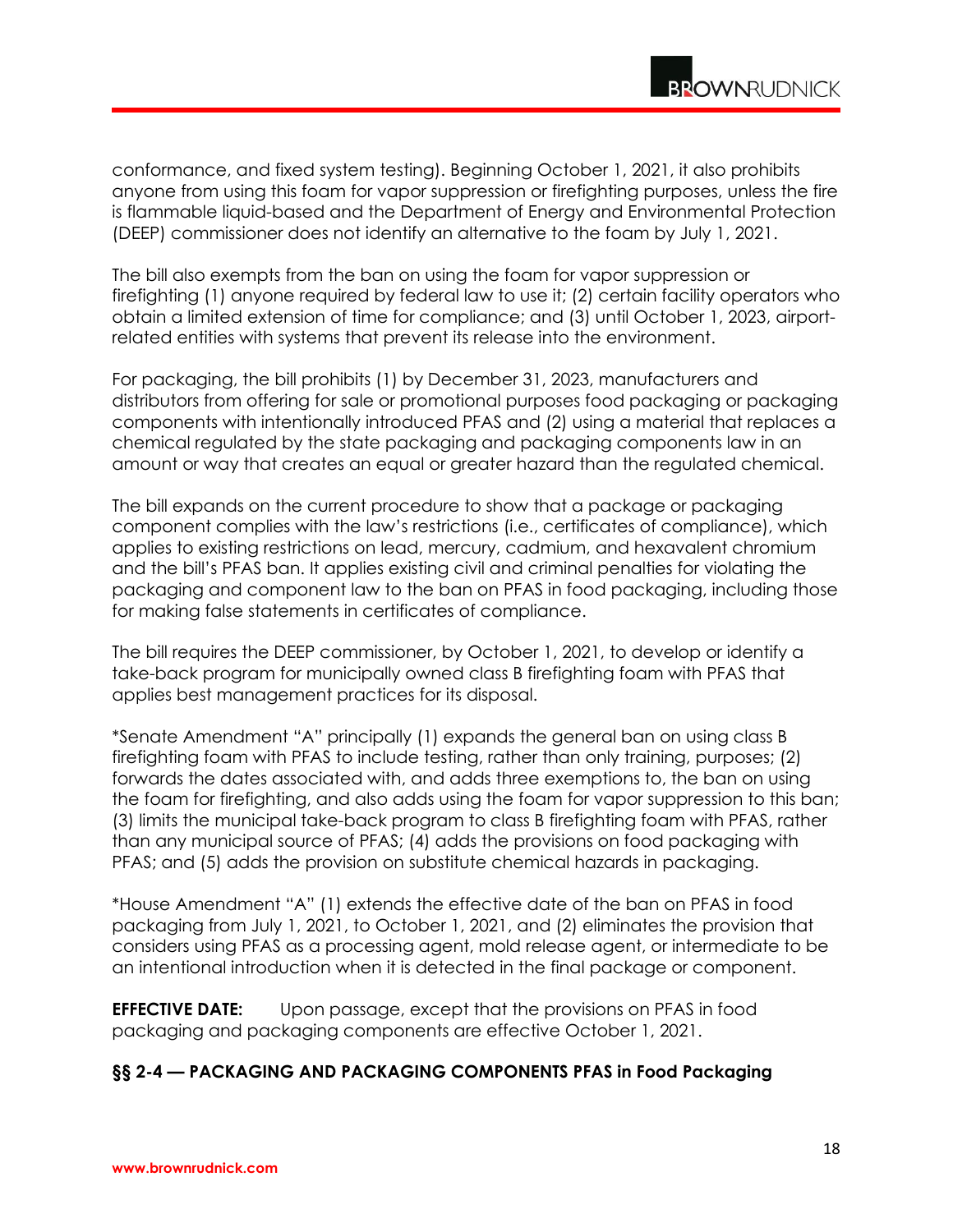

The bill prohibits, as soon as feasible but no later than December 31, 2023, manufacturers and distributors from offering for sale or promotional purposes food packages with PFAS that was intentionally introduced during manufacturing or distribution. It also prohibits using a material to replace PFAS or any other chemical regulated by the packaging and packaging component law that, either in amount or manner, equals or exceeds the hazard created by the regulated chemical. (Although the bill adds PFAS, existing law allows the DEEP commissioner to report to the governor and the legislature on other toxic substances to which the packaging and packaging component law should apply (CGS § 22a-255m(a)).)

Under the bill, "food packaging" is a package or packaging component applied to or in direct contact with food or beverage. Additionally, the bill considers the act of "intentionally introducing" PFAS to be deliberate use to make a package or component where PFAS is wanted in the final product for a specific characteristic, appearance, or quality.

However, the bill also specifies that it is not considered "intentional introduction" to use some amounts of PFAS in the recycled materials portion of post-consumer recycled materials as feedstock for manufacturing new packaging materials, so long as the new package or packaging component complies with the packaging and packaging component law. Under the bill, "post-consumer recycled material" is householdgenerated material or a material generated by commercial, industrial, and institutional facilities as end-users of the product, which can no longer be used for its intended purpose, including returns of material from the distribution chain. It does not include refuse-derived fuel or other material destroyed by incineration.

### \*Substitute Senate Bill No. 1070 Public Act 21-196

AN ACT CONCERNING PHYSICIAN ASSISTANTS

Hyperlink to bill: <https://cga.ct.gov/2021/ACT/PA/PDF/2021PA-00196-R00SB-01070-PA.PDF> \_\_\_\_\_\_\_\_\_\_\_\_\_\_\_\_\_\_\_\_\_\_\_\_\_\_\_\_\_\_\_\_\_\_\_\_\_\_\_\_\_\_\_\_\_\_\_\_\_\_\_\_\_\_\_\_\_\_\_\_\_\_\_\_\_\_\_\_\_\_\_\_\_\_\_\_\_\_

#### **Summary:**

This bill allows physician assistants (PAs) to certify, sign, or otherwise document medical information in several situations that currently require a physician's or advanced practice registered nurse's (APRN's) signature, certification, or documentation. Examples include:

1. certifying a patient's health condition or related information for purposes of insurance coverage (some other insurance laws already reference PAs),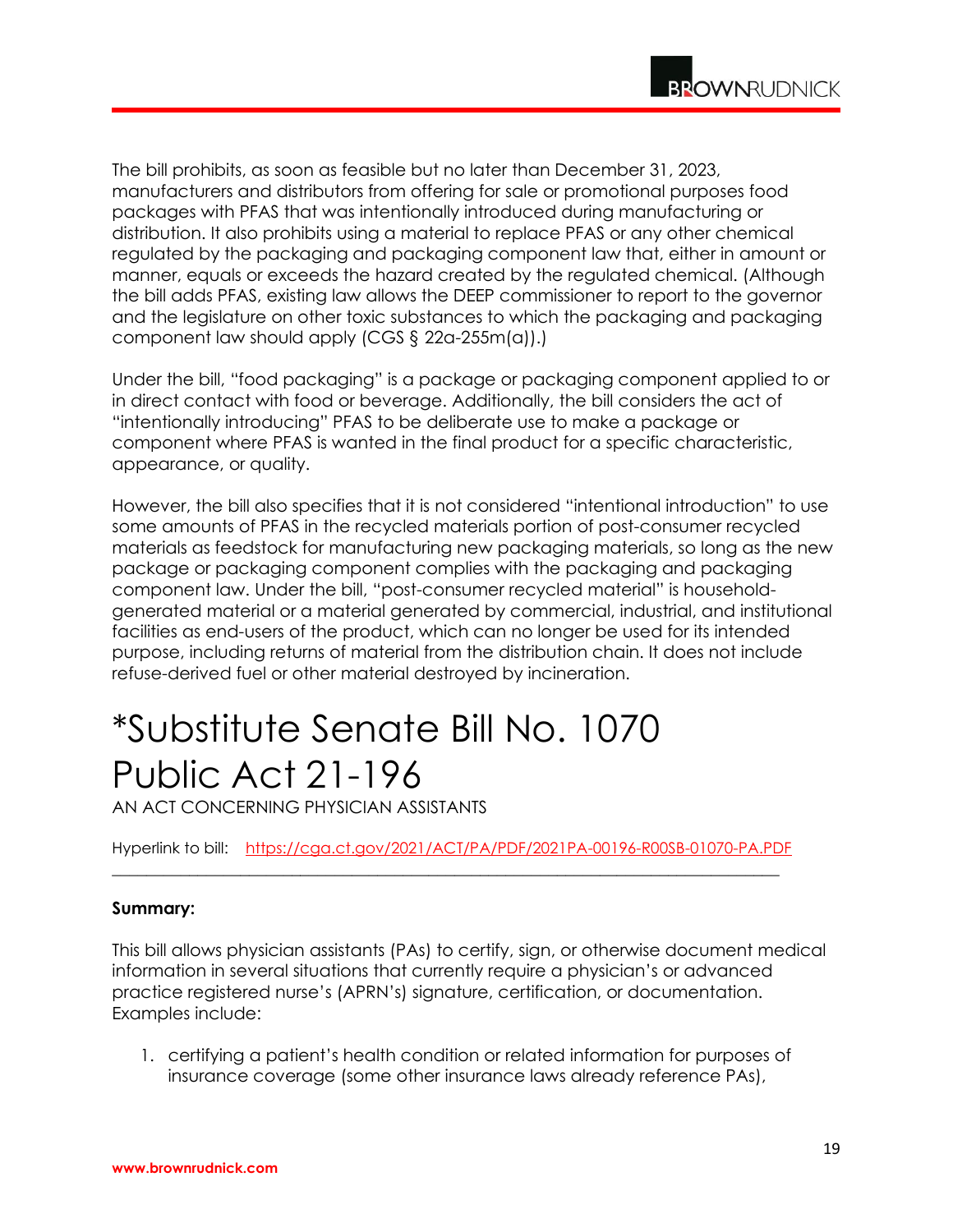- 2. certifying a disability or illness for continuing education waivers or extensions for various health professions, and
- 3. documenting that a patient's room transfer in a nursing home would be medically contraindicated.

Additionally, the bill extends certain other provisions to PAs, such as adding them to the list of providers (1) who must report when a patient has tuberculosis and (2) to whom local health directors, in turn, must provide certain information for these patients.

Under existing law, unchanged by the bill, each PA must have a clearly identified supervising physician who has final responsibility for patient care and the PA's performance. The functions a physician delegates to a PA must be implemented in accordance with a written delegation agreement between them (CGS §§ 20-12c & - 12d).

\*Senate Amendment "A" replaces the original bill. It adds the provisions about PAs noted above and removes provisions from the underlying bill that would allow PAs and APRNs to order home health care services.

**EFFECTIVE DATE:** OCTOBER 1, 2021

### Substitute House Bill No. 5597 Public Act No. 21-113

AN ACT CONCERNING OPIOIDS

Hyperlink to bill: <https://cga.ct.gov/2021/ACT/PA/PDF/2021PA-00113-R00HB-05597-PA.PDF> \_\_\_\_\_\_\_\_\_\_\_\_\_\_\_\_\_\_\_\_\_\_\_\_\_\_\_\_\_\_\_\_\_\_\_\_\_\_\_\_\_\_\_\_\_\_\_\_\_\_\_\_\_\_\_\_\_\_\_\_\_\_\_\_\_\_\_\_\_\_\_\_\_\_\_\_\_\_

#### **Summary:**

This bill requires the Department of Mental Health and Addiction Services (DMHAS) to establish a pilot program in up to five urban, suburban, and rural communities to serve individuals with opioid use disorder. The department must do this by January 1, 2022, and within available appropriations.

Under the bill, each participating community must form a team of at least two peer navigators who must, among other things, (1) travel throughout the community to address the health care and social needs of individuals with opioid use disorder and (2) complete regularly updated training on non-coercive and non-stigmatizing methods for engaging these individuals, as determined by the DMHAS commissioner.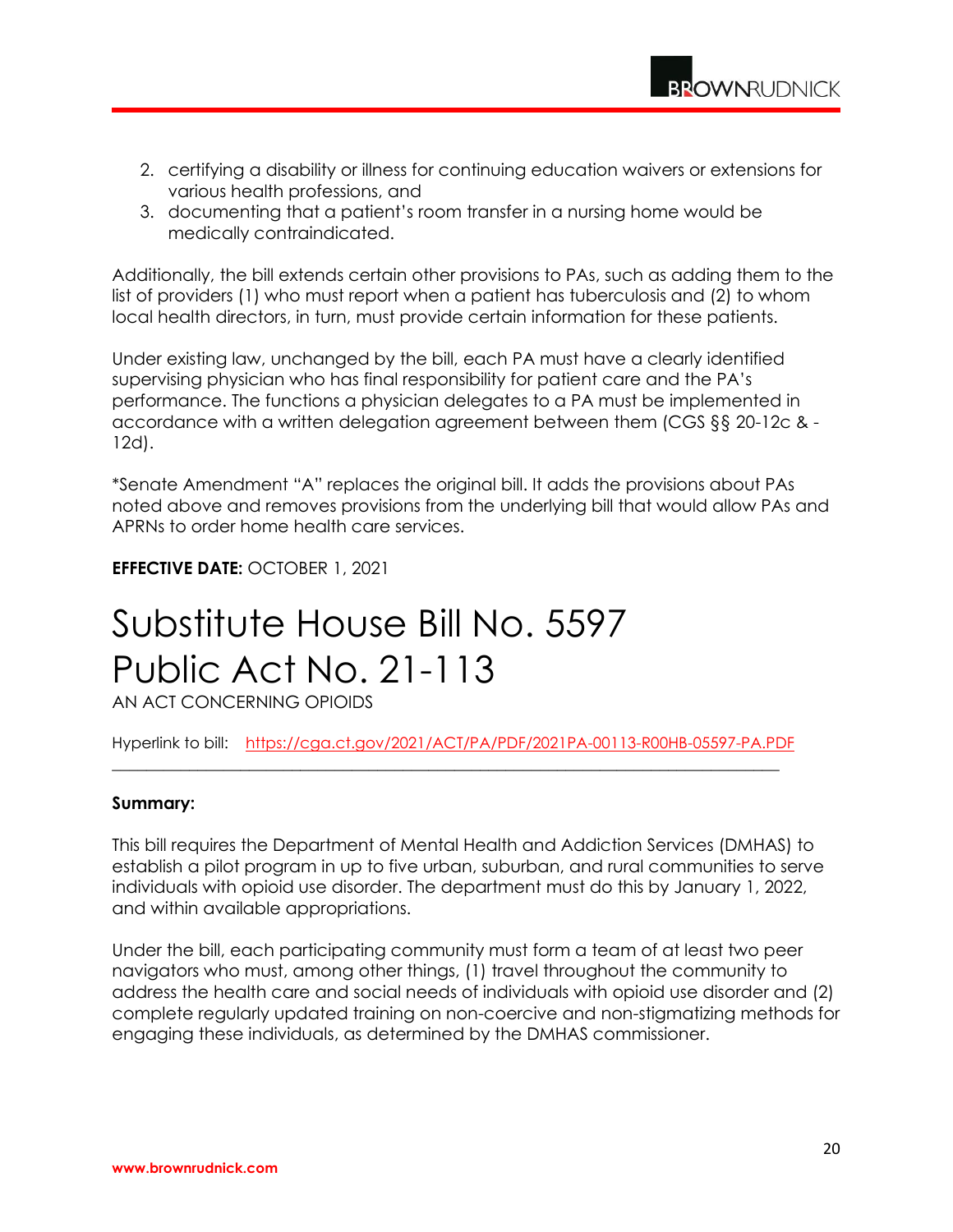

The bill also requires the DMHAS commissioner to report by January 1, 2023, to the Public Health Committee on the pilot program, including its success and any recommendations for its continuation or expansion.

Additionally, the bill requires the Department of Public Health commissioner, by January 1, 2022, to (1) establish guidelines for the use of evidence-based, nonpharmaceutical therapies to treat chronic pain, including chiropractic treatment and physical therapy, and (2) conduct educational and outreach activities to raise awareness about these guidelines.

\*House Amendment "A" replaces the underlying bill, (1) removing the provision establishing a task force to study protocols used by certain health care professionals following opioid overdose deaths and (2) adding the pilot program provisions.

**EFFECTIVE DATE:** JULY 1, 2021

### Substitute House Bill No. 5614 Special Act 21-37

AN ACT ESTABLISHING A COMMISSION ON THE DISPARATE IMPACT OF COVID-19

Hyperlink to bill: <https://cga.ct.gov/2021/ACT/SA/PDF/2021SA-00037-R00HB-05614-SA.PDF> \_\_\_\_\_\_\_\_\_\_\_\_\_\_\_\_\_\_\_\_\_\_\_\_\_\_\_\_\_\_\_\_\_\_\_\_\_\_\_\_\_\_\_\_\_\_\_\_\_\_\_\_\_\_\_\_\_\_\_\_\_\_\_\_\_\_\_\_\_\_\_\_\_\_\_\_\_\_

#### **CNA monitored and supported this bill which establishes a Commission on the Disparate Impact of COVID-19.**

#### **Summary:**

This bill establishes a 22-member Commission on the Disparate Impact of COVID-19 within the legislative department. The commission must, among other things, analyze and identify the cause of any disparate impact of COVID-19 and the federal and state responses to it on different racial, ethnic, gender, and socioeconomic groups.

The bill establishes qualifications for commission members and requires the commission to hold its first meeting by September 1, 2021. The commission's powers and duties include, among other things, convening at least two working groups and holding any necessary public hearings. The Commission on Women, Children, Seniors, Equity, and Opportunity's (CWCSEO) administrative staff serve as the commission's administrative staff.

Starting by January 1, 2022, the commission must annually report its findings and legislative and policy recommendations to the commission's appointing authorities and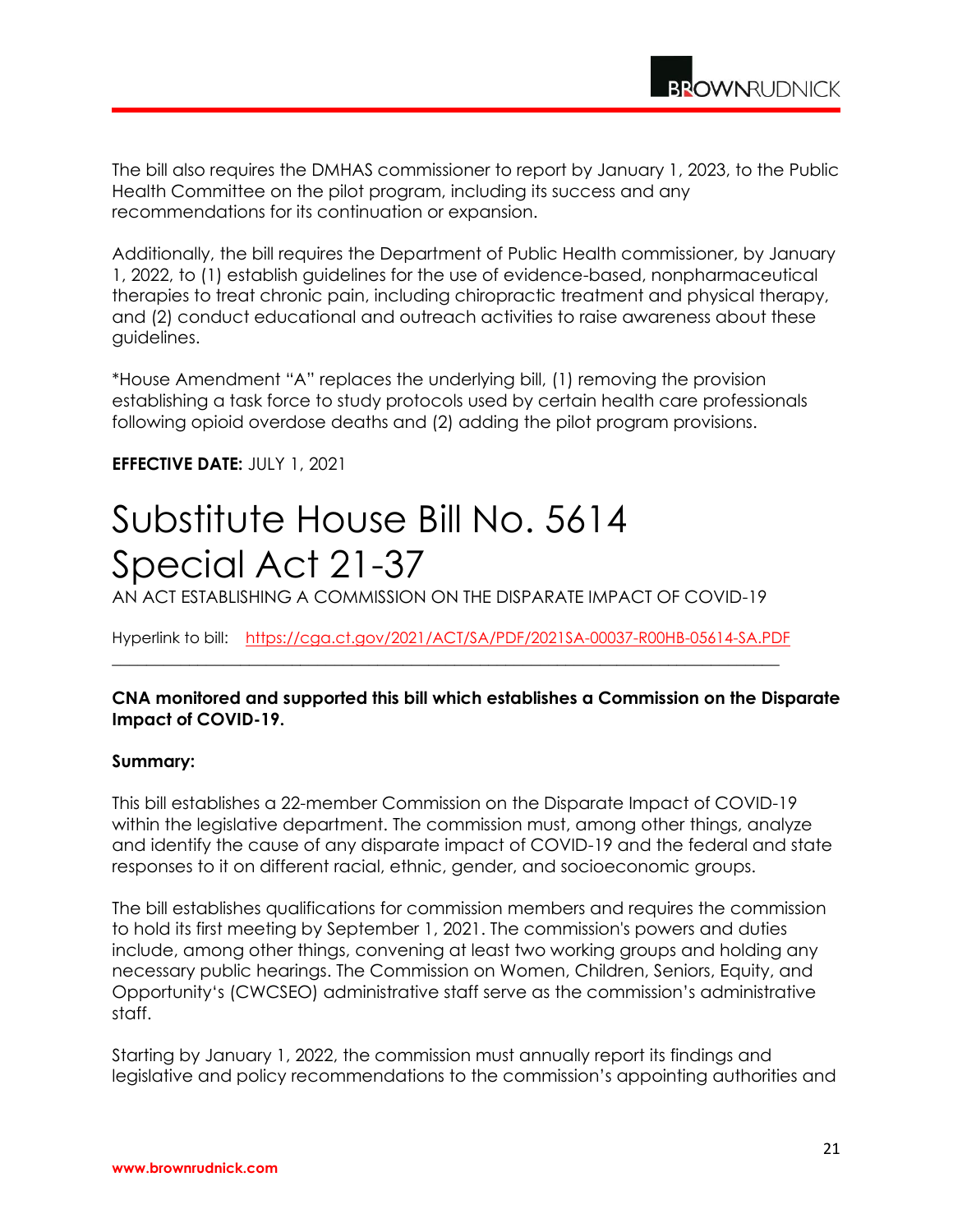the governor. The commission expires on June 20, 2023, or after a two-thirds vote by its membership, whichever is earlier.

\*House Amendment "A" (1) changes the bill's effective date from upon passage to July 1, 2021; (2) terminates the commission within a specified time period and correspondingly removes provisions on the length of members' terms; (3) eliminates the governor's appointments to the commission; (4) adds gender as a component of the commission's disparate impact analysis and requires the commission to assess the effects of the federal response on any COVID-19-related disparate impact; and (5) makes minor and technical changes.

**EFFECTIVE DATE:** JULY 1, 2021

### Substitute House Bill No. 6398 Public Act No. 21-75

AN ACT CONCERNING VARIOUS REVISIONS TO STATUTES CONCERNING THE DEPARTMENT OF MENTAL HEALTH AND ADDICTION SERVICES

Hyperlink to bill: <https://www.cga.ct.gov/2021/ACT/PA/PDF/2021PA-00075-R00HB-06398-PA.PDF>

#### **Summary:**

This bill principally makes three unrelated changes to statutes concerning the Department of Mental Health and Addiction Services (DMHAS).

\_\_\_\_\_\_\_\_\_\_\_\_\_\_\_\_\_\_\_\_\_\_\_\_\_\_\_\_\_\_\_\_\_\_\_\_\_\_\_\_\_\_\_\_\_\_\_\_\_\_\_\_\_\_\_\_\_\_\_\_\_\_\_\_\_\_\_\_\_\_\_\_\_\_\_\_\_\_

Current law prohibits Whiting Forensic Hospital patients in the hospital's maximumsecurity service from being present during a search of their personal belongings. The bill limits this prohibition to only when police officers conduct the search and have probable cause that contraband or hazardous items are hidden in the patient's living area.

The bill also allows DMHAS to establish and use a single electronic health record (EHR) system for authorized personnel to access patient health records from any of DMHAS's divisions and facilities for purposes of diagnosing and treating patients and improving operations. Under the bill, all DMHAS divisions and facilities must provide their patient records to the EHR system. Any disclosure of the system's patient information made outside of DMHAS must be done in accordance with state and federal law.

Additionally, the bill increases, from nine to 11, the membership of the Whiting Forensic Hospital advisory board. It does this by adding two members with psychiatric disabilities, at least one of whom must have received inpatient psychiatric hospital services. The advisory board develops policies and sets standards related to the hospital's patients.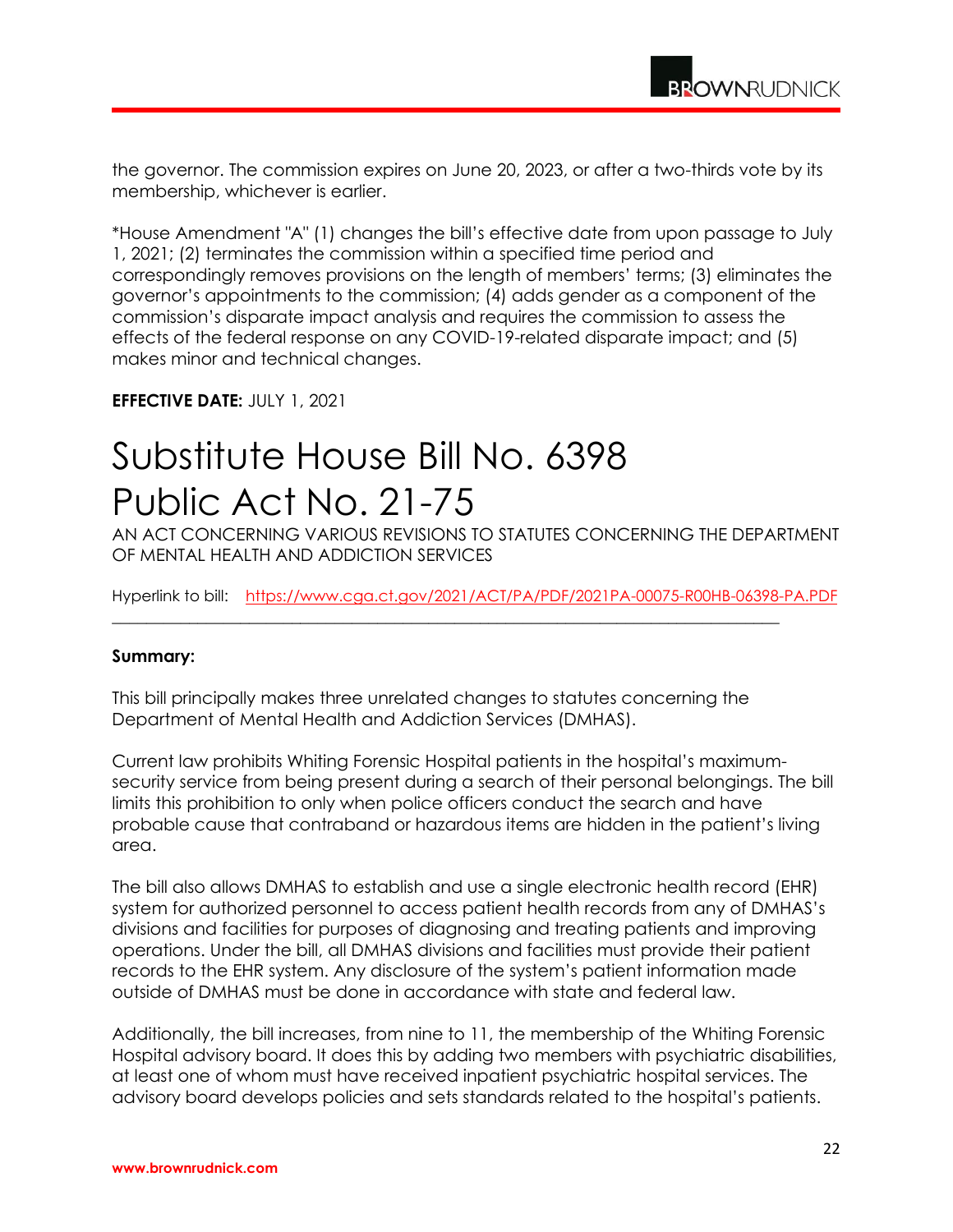Lastly, the bill makes several technical changes.

**EFFECTIVE DATE:** October 1, 2021, except the provision establishing a single EHR system takes effect upon passage.

## Substitute House Bill No. 6470 Public Act No. 21-133

AN ACT CONCERNING HOME HEALTH, TELEHEALTH AND UTILIZATON REVIEW

Hyperlink to bill: <https://cga.ct.gov/2021/ACT/PA/PDF/2021PA-00133-R00HB-06470-PA.PDF> \_\_\_\_\_\_\_\_\_\_\_\_\_\_\_\_\_\_\_\_\_\_\_\_\_\_\_\_\_\_\_\_\_\_\_\_\_\_\_\_\_\_\_\_\_\_\_\_\_\_\_\_\_\_\_\_\_\_\_\_\_\_\_\_\_\_\_\_\_\_\_\_\_\_\_\_\_\_

**This bill received wide bipartisan support during the 2021 legislative session. CNA monitored this proposal and worked with other health care partners in support of passage.** 

#### **Summary:**

This bill requires the Department of Social Services (DSS) commissioner, to the extent permissible under federal law, to provide Medicaid reimbursement for telehealth services to the same extent as services provided in person. Existing law requires DSS to provide Medicaid coverage for categories of telehealth services if the DSS commissioner determines they are (1) clinically appropriate to be provided through telehealth, (2) cost effective for the state, and (3) likely to expand access in certain circumstances (CGS § 17b-245e).

Current law allows the DSS commissioner, at her discretion, to cover audio-only telehealth services under the state's medical assistance programs (e.g., Medicaid) until June 30, 2023. The bill instead requires her to do so, without a sunset date, when (1) she determines doing so is clinically appropriate; (2) providing comparable covered audiovisual telehealth services is not possible; and (3) audio- only services are provided to people who are unable to use or access comparable, covered audiovisual services. Both the authorization under current law and the requirement under the bill are applicable to the extent permissible under federal law.

#### **The bill also expands the types of health care providers who can order home health care services to include advanced practice registered nurses (APRNs) and physician assistants.**

It also allows DSS to waive or suspend prior authorization requirements and other utilization review criteria and procedures for Medicaid and the Children's Health Insurance Program (CHIP).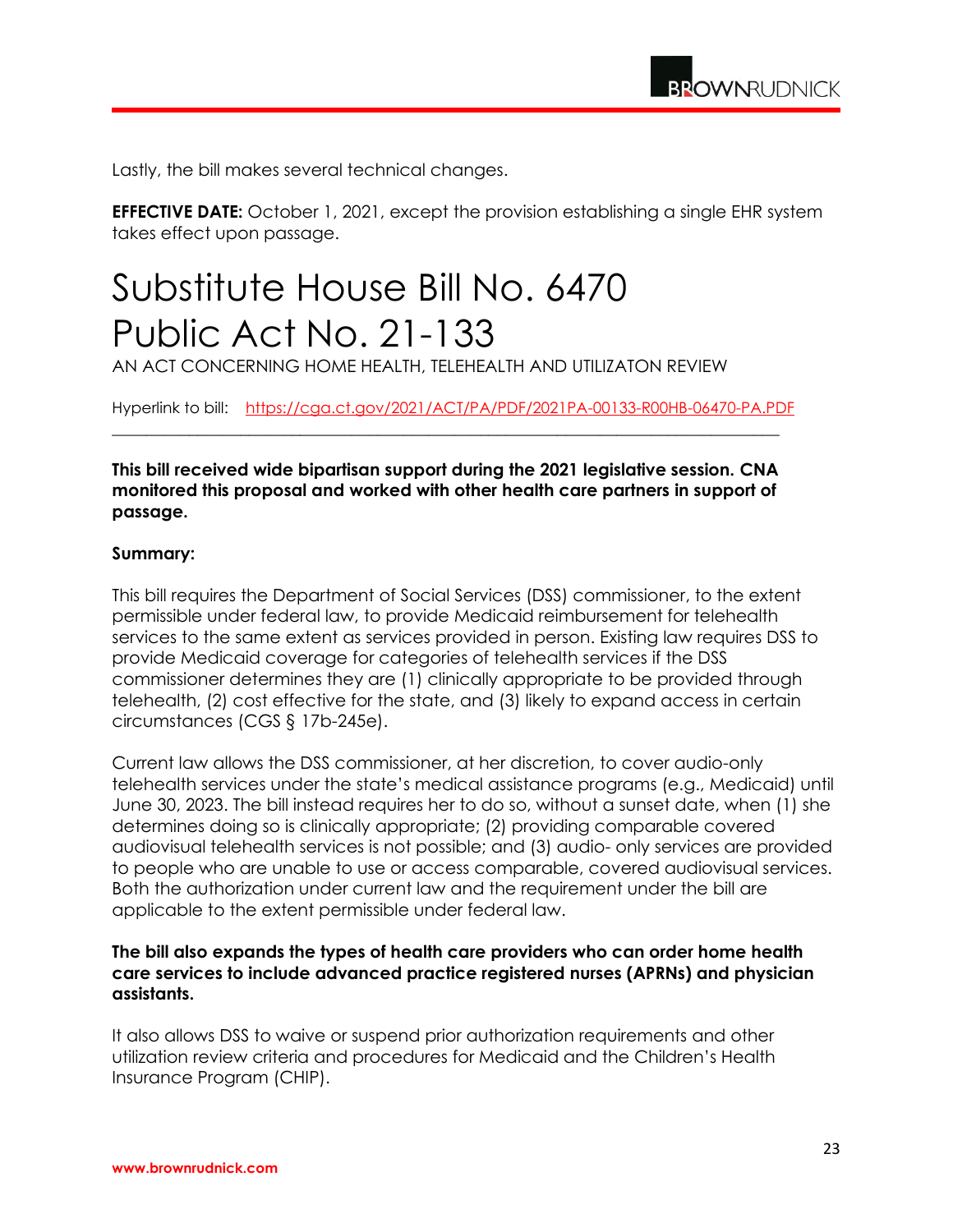The bill makes a minor change to a provision allowing telehealth providers to provide services from any location. It also removes obsolete provisions and makes conforming changes.

\*House Amendment "A" (1) eliminates provisions in the underlying bill allowing licensed nurse midwives and behavior analysts to provide telehealth services, and (2) makes minor changes to provisions on orders for home health care services and telehealth providers providing services from any location.

#### **EFFECTIVE DATE:** UPON PASSAGE

#### **§§ 1 & 2 — ORDERS FOR HOME HEALTH CARE SERVICES**

Current Department of Public Health (DPH) regulations generally require physicians to sign patient care plans that include a needs assessment for home health services (Conn. Agencies Regs. § 19-13- D73). The bill supersedes this and any other state regulation and allows APRNs and physician assistants, as well as physicians, to order home health care agency, hospice home health care agency, and home health aide agency services. (An April 27, 2020, DPH order enacted a similar policy for the duration of the COVID-19 public health and civil preparedness emergencies; the authorizing executive order (Executive Order 7K) has since expired.)

The bill also allows APRNs and physician assistants in states that border Connecticut to order home health care agency services, in addition to physicians in bordering states under current law. The bill expands this provision to also explicitly apply to hospice home health care agency services and home health aide agency services.

The bill extends any DPH regulation, policy, or procedure that applies to a physician ordering home health services to also apply to APRNs and physician assistants. This includes provisions on reviewing and approving care plans for these services.

The bill similarly allows APRNs and physician assistants to order home health care services covered by DSS (i.e., under medical assistance programs, such as Medicaid). Under the bill, any DSS regulation, policy, or procedure that applies to physicians ordering home health care services also applies to APRNs and physician assistants, including related provisions on care plan review and approval.

### Substitute House Bill No. 6588 Public Act No. 21-125

AN ACT CONCERNING PSYCHOTROPIC DRUGS AND MENTAL HEALTH SERVICES

Hyperlink to bill: <https://cga.ct.gov/2021/ACT/PA/PDF/2021PA-00125-R00HB-06588-PA.PDF> \_\_\_\_\_\_\_\_\_\_\_\_\_\_\_\_\_\_\_\_\_\_\_\_\_\_\_\_\_\_\_\_\_\_\_\_\_\_\_\_\_\_\_\_\_\_\_\_\_\_\_\_\_\_\_\_\_\_\_\_\_\_\_\_\_\_\_\_\_\_\_\_\_\_\_\_\_\_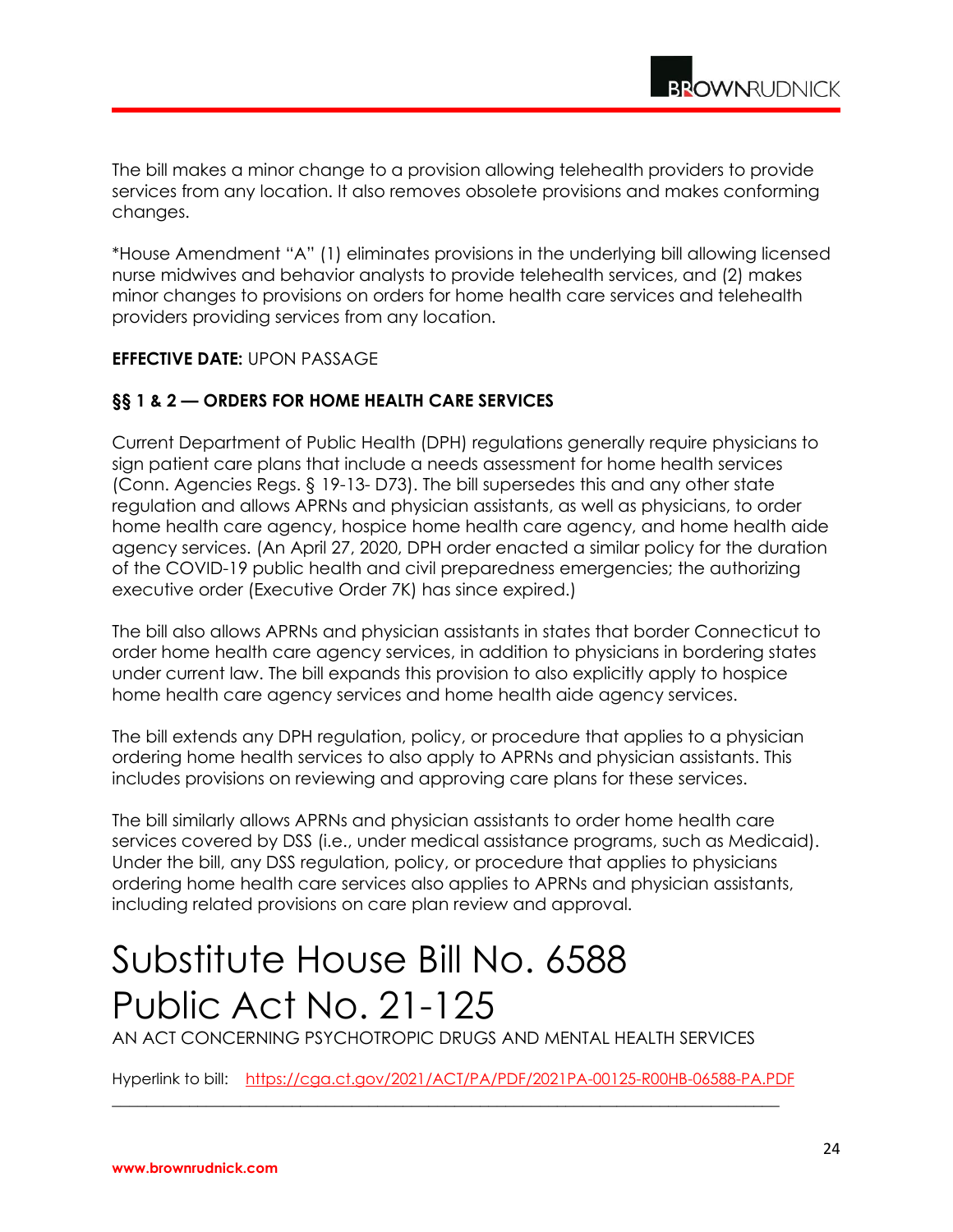#### **Summary:**

This bill prohibits certain health insurance policies that cover outpatient prescription drugs from (1) requiring a health care provider to prescribe a supply of outpatient psychotropic drugs greater than that which he or she deems clinically appropriate; or (2) imposing a cost-sharing amount (i.e., coinsurance, copayment, deductible, or outof-pocket expense) for a less than 90-day supply of these drugs that exceeds the 90 day, reduced pro-rata, cost-sharing amount.

These provisions apply to individual or group health insurance policies delivered, issued, renewed, amended, or continued in Connecticut that cover (1) basic hospital expenses; (2) basic medical- surgical expenses; (3) major medical expenses; (4) hospital or medical services, including those provided under an HMO plan; or (5) single service ancillary health coverage, including vision, dental, or prescription drug coverage. Because of the federal Employee Retirement Income Security Act (ERISA), state insurance benefit mandates do not apply to self-insured benefit plans.

The bill also prohibits mental health care benefits provided under state law, with state funds, or to state employees, from requiring a health care provider to prescribe an outpatient psychotropic drug in a quantity greater than that which the provider deems clinically appropriate.

Lastly, the bill establishes a 10-member task force to study mental health service provider networks.

\*House Amendment "A" reduces the size of both task forces from 11 to 10 members, modifies the qualification requirements for certain task force appointees, and makes other conforming changes.

\*Senate Amendment "A" eliminates provisions establishing a peer support service task force.

**EFFECTIVE DATE:** January 1, 2022, except the task force provision is effective upon passage.

### Substitute House Bill No. 6621 Public Act No. 21-95

AN ACT CONCERNING ASSORTED REVISIONS AND ADDITIONS TO THE EDUCATION **STATUTES** 

\_\_\_\_\_\_\_\_\_\_\_\_\_\_\_\_\_\_\_\_\_\_\_\_\_\_\_\_\_\_\_\_\_\_\_\_\_\_\_\_\_\_\_\_\_\_\_\_\_\_\_\_\_\_\_\_\_\_\_\_\_\_\_\_\_\_\_\_\_\_\_\_\_\_\_\_\_\_

Hyperlink to bill: <https://www.cga.ct.gov/2021/ACT/PA/PDF/2021PA-00095-R00HB-06621-PA.PDF>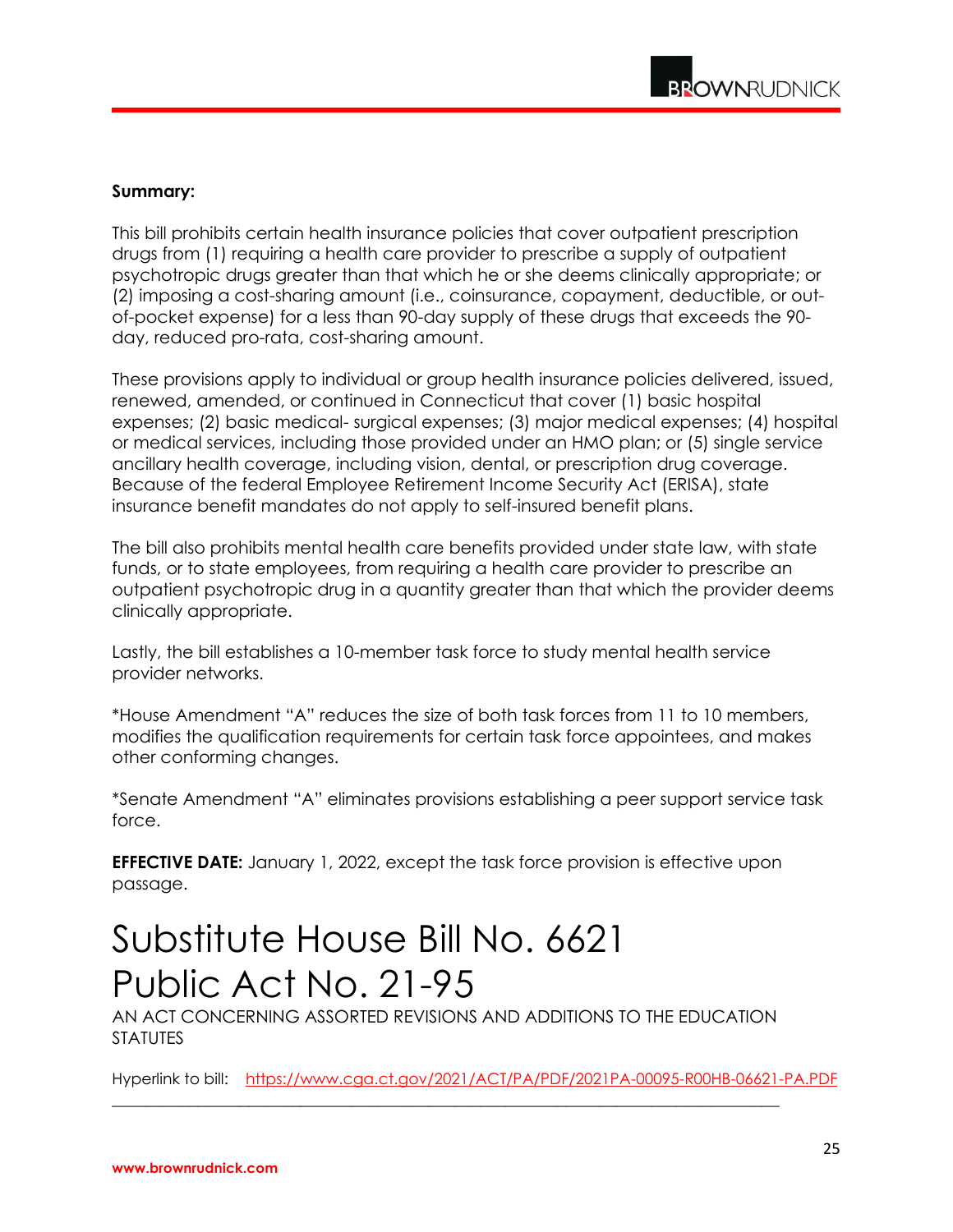#### **This bill makes various changes to the education statutes including changes to inschool vision screening equipment.**

#### **Summary:**

This bill requires a number of actions related to social-emotional learning, including assessing students for social-emotional learning, developing a statewide socialemotional learning strategy, and developing social-emotional learning standards. The bill includes provisions on social-emotional learning and teacher professional development and school resource officer training. It also requires the state law regarding bullying in school to be reviewed for possible changes and modifies the membership of safe school climate committees.

The bill also makes various unrelated changes in the education statutes about (1) the topics for which a board of education can be petitioned to hold a public hearing, **(2) in-school vision screening equipment**, (3) a special education services and funding task force, (4) a plan for a statewide virtual school, and (5) acting superintendents' probationary periods.

\*House Amendment "A" adds provisions about social-emotional learning and training (§§ 4-11), the School Paraeducator Advisory Council (§§ 12 & 13), safe school climate committee membership (§ 14), a statewide virtual school plan (§ 15), and acting superintendents' probationary periods (§ 16). The amendment also changes the membership of the new special education task force, adjusts its reporting deadline, and adds to and clarifies the scope of its study (§ 3).

**EFFECTIVE DATE:** July 1, 2021, except where noted otherwise.

#### **§ 2 — VISION SCREENING EQUIPMENT**

Specifies permissible equipment for conducting in-school vision screenings.

Current law allows the annual in-school vision screening in public schools for grades K-1 and 3-5 to be performed using (1) a Snellen chart or (2) an equivalent screening device, such as an automated vision screening device. The bill instead specifies that the screening may be performed using (1) a Snellen chart or an equivalent screening device or (2) an automated vision screening device. This allows for use of an automated vision screening device that is not equivalent to a Snellen chart.

### Substitute Senate Bill No. 1202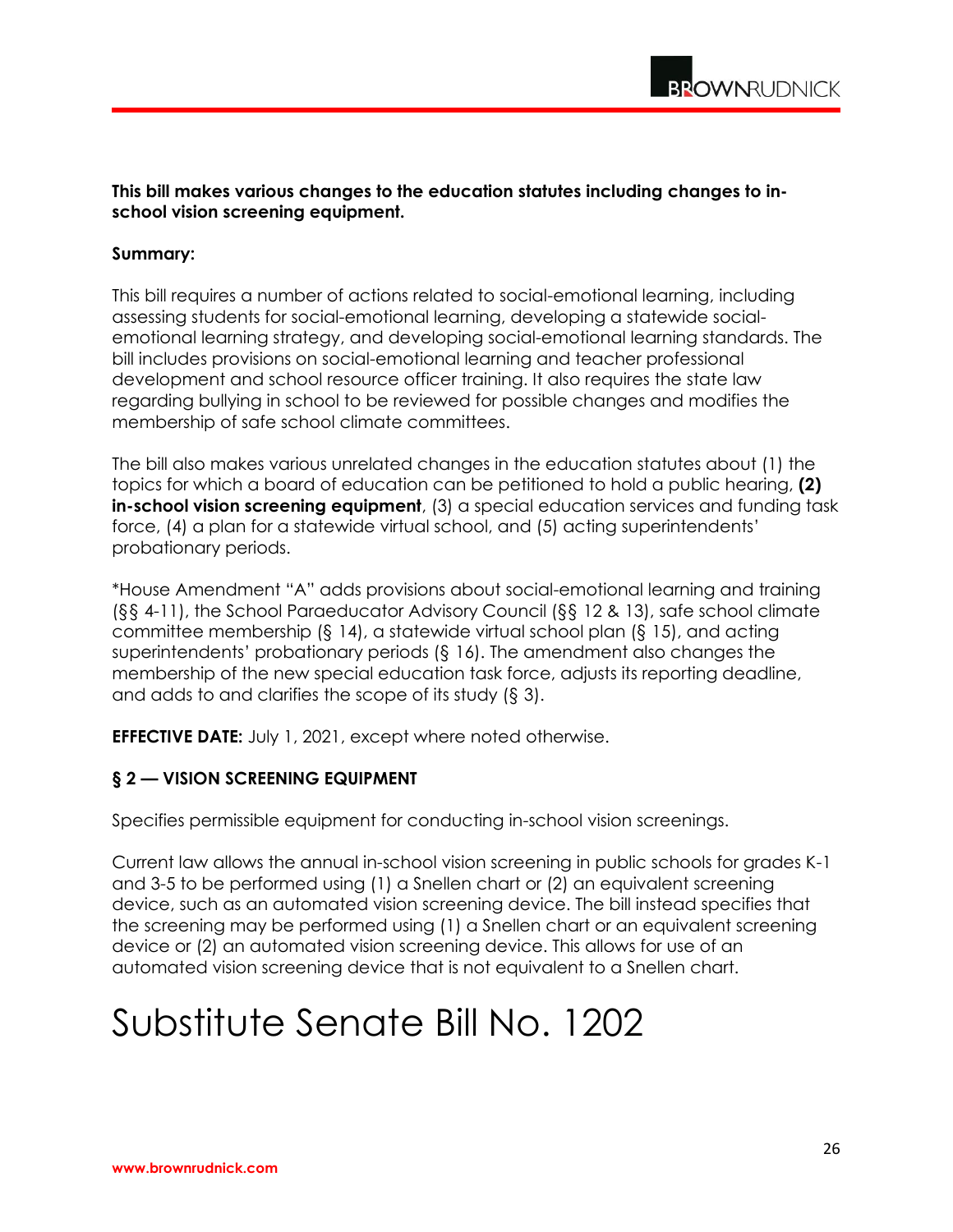### June 2021 Special Session, Public Act No. 21-2

AN ACT CONCERNING PROVISIONS RELATED TO REVENUE AND OTHER ITEMS TO IMPLEMENT THE STATE BUDGET FOR THE BIENNIUM ENDING JUNE 30, 2023.

Hyperlink to the bill: [https://cga.ct.gov/2021/ACT/PA/PDF/2021PA-00002-R00SB-01202SS1-](https://cga.ct.gov/2021/ACT/PA/PDF/2021PA-00002-R00SB-01202SS1-PA.PDF) [PA.PDF](https://cga.ct.gov/2021/ACT/PA/PDF/2021PA-00002-R00SB-01202SS1-PA.PDF)

\_\_\_\_\_\_\_\_\_\_\_\_\_\_\_\_\_\_\_\_\_\_\_\_\_\_\_\_\_\_\_\_\_\_\_\_\_\_\_\_\_\_\_\_\_\_\_\_\_\_\_\_\_\_\_\_\_\_\_\_\_\_\_\_\_\_\_\_\_\_\_\_\_\_\_\_\_\_

**The state budget was amended by the budget implementer bill (SB 1202, PA 21-2) during the Special Session which immediately followed the Regular Session. See below for sections of interest to CNA.**

**SB 1202, Budget Implementer bill:**

#### **§ 28 — PRIMARY CARE DIRECT SERVICES PROGRAM**

**CNA monitored and submitted testimony in support of this proposal (SB 1087 which was incorporated into SB 1202) to the Public Health Committee during the regular session**.

Requires, rather allows, DPH to establish a program providing grants to community based primary care providers, and requires DPH to do so within available resources.

The bill requires, rather than allows, the Department of Public Health (DPH) to establish a program providing three-year grants to community-based primary care providers to expand access to care for the uninsured. DPH must do so by January 1, 2022. The bill requires DPH to establish the program within available resources; current law allows DPH to establish the program within available appropriations.

**Under existing law, the grants may be used for, among other things, (1) funding for direct services and (2) providing loan repayment to primary care clinicians (e.g., family practice physicians, pediatricians, advanced practice registered nurses, and physician assistants) and registered nurses who meet program requirements**.

EFFECTIVE DATE: July 1, 2021

#### **§§ 233 & 234 — PHYSICIAN ASSISTANT LICENSE FEE**

Reinstitutes the previous \$155 PA licensure fee by eliminating an inadvertent \$5 decrease.

The bill increases, from \$150 to \$155, the annual licensure fee for physician assistants (PAs). In doing so, it restores the fee to the level before an inadvertent \$5 decrease in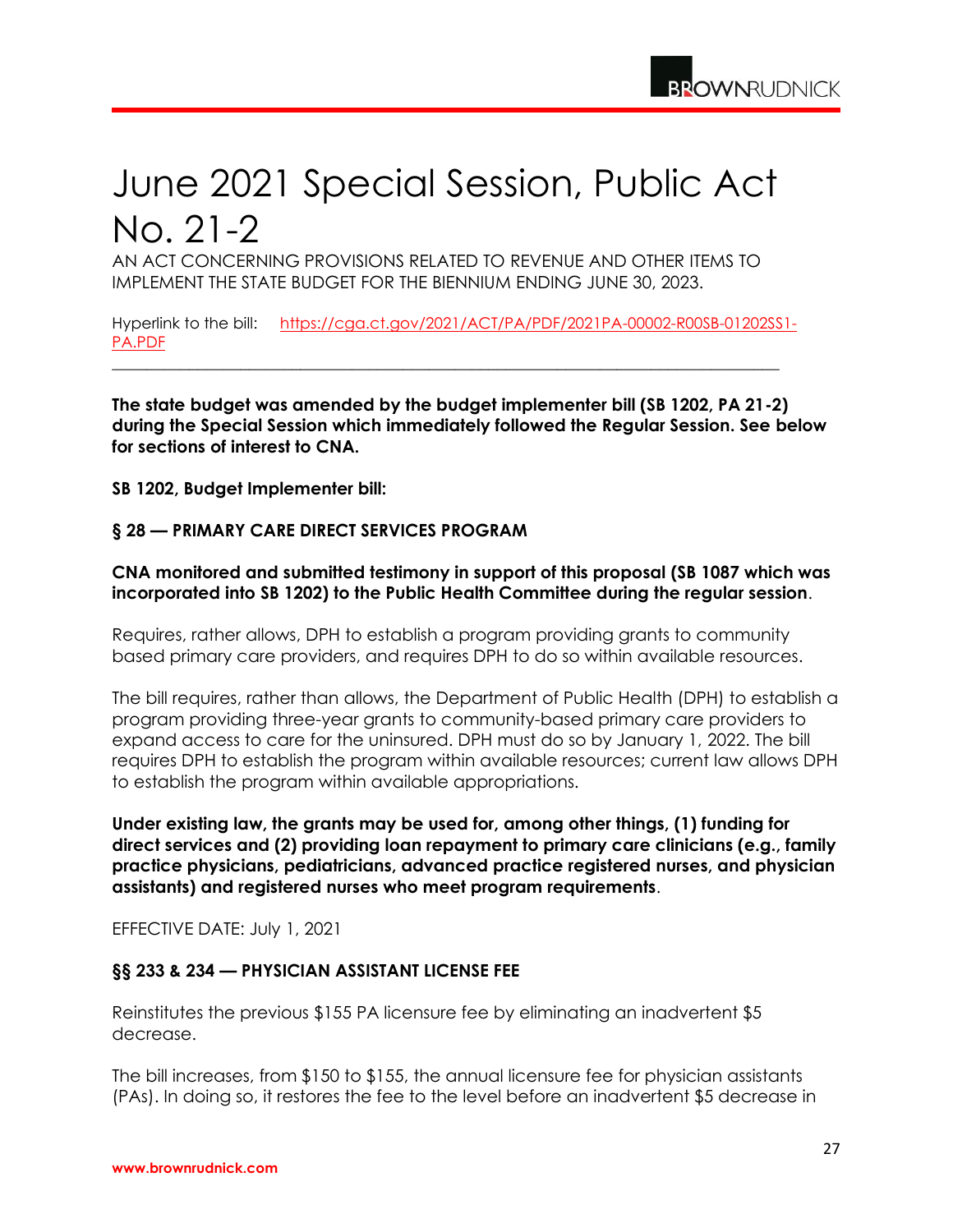HB 6666, as amended by the House (§§ 93 & 94) and passed by both chambers. The bill also makes a conforming change.

EFFECTIVE DATE: July 1, 2021

#### **§ 323 — ESSENTIAL WORKERS COVID-19 ASSISTANCE PROGRAM**

#### **CNA monitored and supported this proposal which had broad legislative support during the 2021 session.**

The bill establishes the Connecticut Essential Workers COVID-19 Assistance Program to provide benefits for lost wages, out-of-pocket medical expenses, and burial expenses to certain essential employees who could not work due to contracting COVID-19 or symptoms that were later diagnosed as COVID-19. The program's benefits are available within available funds and on a first-come, first-served basis, and will only be paid through June 30, 2024.

EFFECTIVE DATE: October 1, 2021

Eligibility Criteria Under the bill, an "affected person" eligible for program benefits is an "essential employee" who:

- 1. died or could not work due to contracting COVID-19, or symptoms that were later diagnosed as COVID-19, between March 10, 2020 and July 20, 2021;
- 2. contracted COVID-19 that was confirmed by a positive lab test or, if one was not available, diagnosed based on the employee's symptoms and documented by a licensed physician, physician assistant, or advanced practice registered nurse;
- 3. provides a copy of the test or diagnosis documentation to the program's administrator; and
- 4. did not, during the 14 consecutive days immediately before the employee's death or inability to work, (a) work solely from home, with no physical interaction with other employees, or (b) receive an individualized written offer or directive to work solely from home, but otherwise chose to work at the employer's worksite.

An affected person does not include federal employees who qualify for benefits under the COVID-19 workers' compensation presumption included in the American Rescue Plan of 2021.

"Essential employees" are those employed in a category that the Centers for Disease Control and Prevention's (CDC's) Advisory Committee on Immunization Practices, as of February 20, 2021, recommended to receive a COVID-19 vaccination in phase 1a or 1b of the COVID-19 vaccination program. (These include **health care personnel**, firefighters, police officers, corrections officers, food and agricultural workers, manufacturing workers, grocery store workers, public transit workers, education sector workers, and child care workers.)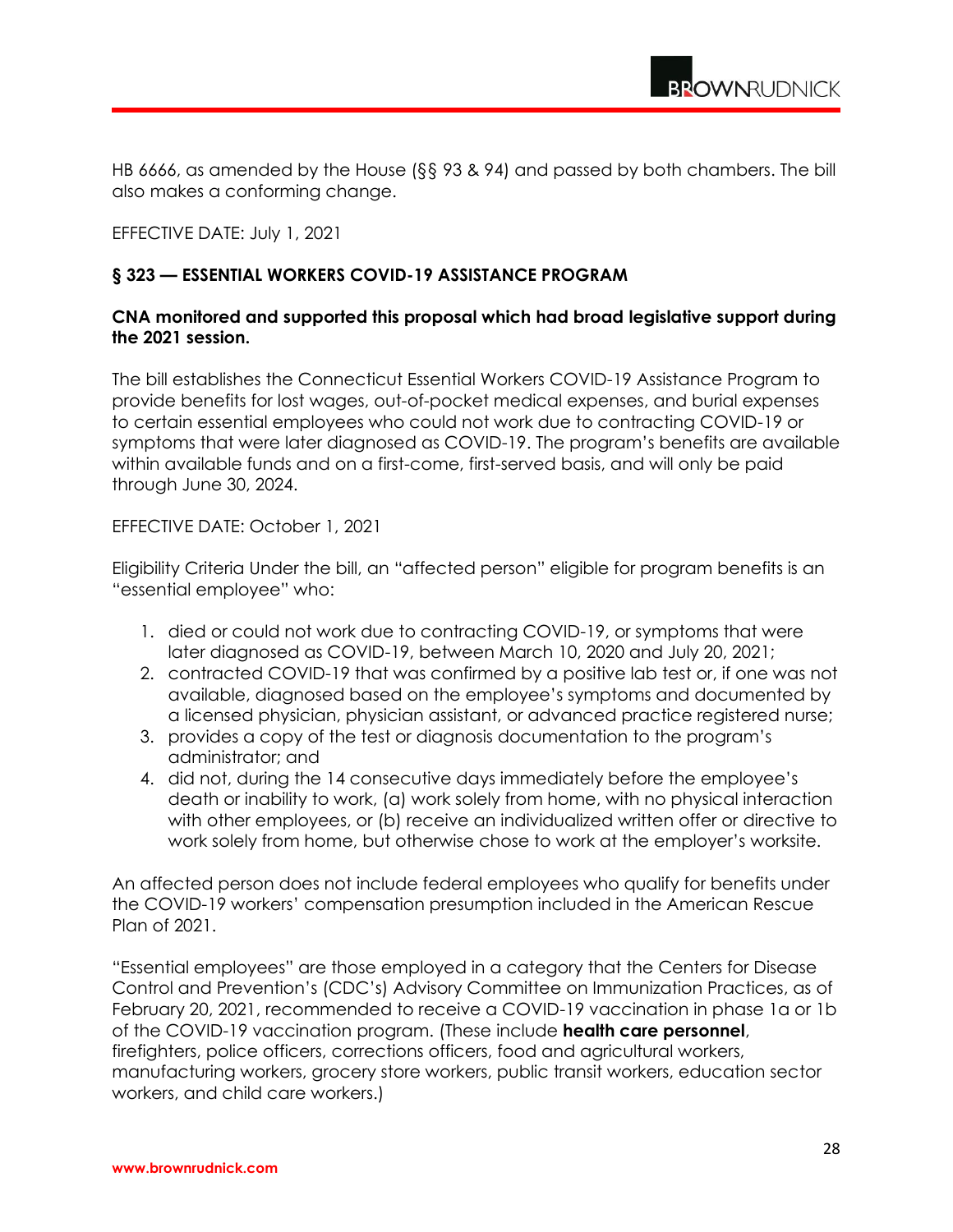#### **§ 324 — PROHIBITION AGAINST EMPLOYEE DISCIPLINE AND MISINFORMATION FOR WORKERS' COMPENSATION CLAIMS**

Prohibits employers from deliberately misinforming employees about or dissuading them from filing a claim for benefits from workers' compensation or the Connecticut Essential Workers COVID-19 Assistance Program.

Current law prohibits employers from discharging or discriminating against an employee because the employee filed a workers' compensation claim or exercised his or her rights under the workers' compensation law. The bill expands this protection to also prohibit employers from (1) disciplining employees for filing a claim or exercising their rights and (2) deliberately misinforming or dissuading them from filing a claim for workers' compensation benefits or, starting October 1, 2021, a claim for benefits from the Connecticut Essential Workers COVID-19 Assistance Program.

As under current law, employees subjected to a violation may either bring a lawsuit in Superior Court or file a complaint with the Workers' Compensation Commission.

EFFECTIVE DATE: Upon passage

#### **§ 325 — WORKERS' COMPENSATION BURIAL EXPENSES**

Increases the worker's compensation benefit for burial expenses from \$4,000 to \$12,000, with future annual adjustments for inflation.

The bill increases the workers' compensation benefit for burial expenses from \$4,000 to \$12,000 once the bill passes. Then, starting on January 1, 2022, the bill requires the benefit to be annually adjusted by the previous calendar year's percentage increase in the Consumer Price Index for Urban Wage Earners and Clerical Workers in the Northeast, with no seasonal adjustment, as calculated by the federal Bureau of Labor Statistics.

#### **§ 369 — MEDICAID RATE PARITY FOR CERTAIN PROVIDERS**

**Requires Medicaid rates for (1) nurse-midwives to equal obstetrician-gynecologist rates and** (2) podiatrists to equal physician rates.

The bill requires the DSS commissioner to adjust Medicaid reimbursement rates so that (1) licensed nurse-midwives receive the same rates as licensed obstetriciangynecologists for performing the same services or procedures and (2) licensed podiatrists receive the same rates as licensed physicians for performing the same services or procedures. The commissioner must seek federal approval to amend the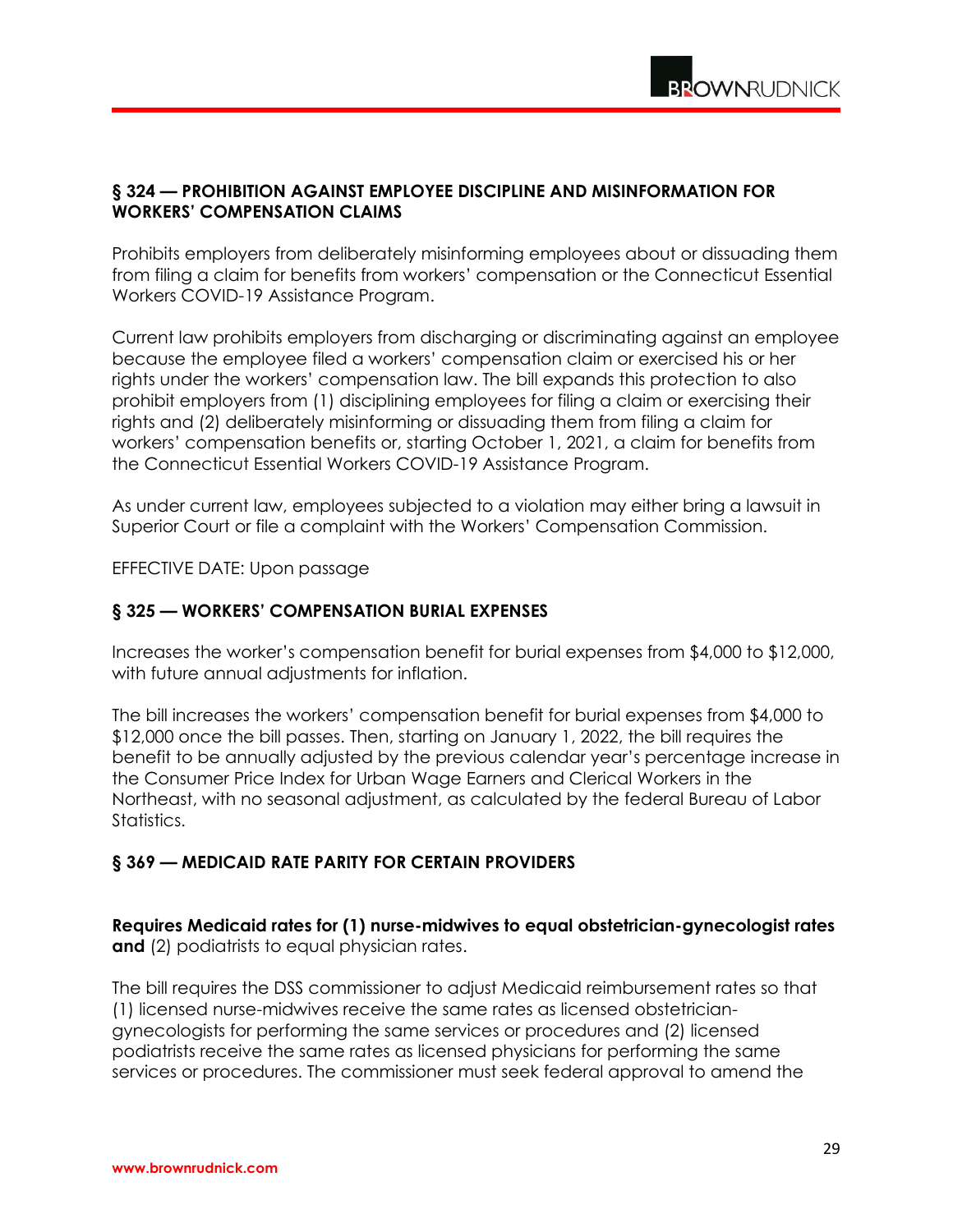Medicaid state plan, if needed, to adjust the reimbursement rates for the nursemidwives and podiatrists.

EFFECTIVE DATE: Upon passage

### Substitute Senate Bill No. 883 Public Act No. 21-49

AN ACT CONCERNING THE RECOMMENDTAIONS OF THE GOVERNOR'S COUNCIL ON WOMEN AND GIRLS

\_\_\_\_\_\_\_\_\_\_\_\_\_\_\_\_\_\_\_\_\_\_\_\_\_\_\_\_\_\_\_\_\_\_\_\_\_\_\_\_\_\_\_\_\_\_\_\_\_\_\_\_\_\_\_\_\_\_\_\_\_\_\_\_\_\_\_\_\_\_\_\_\_\_\_\_\_\_

Hyperlink to bill: <https://www.cga.ct.gov/2021/ACT/PA/PDF/2021PA-00049-R00SB-00883-PA.PDF>

#### **Summary:**

This bill makes changes affecting (1) the Citizens' Election Program (CEP), which is the state's voluntary public campaign financing program open to candidates running for statewide office or the General Assembly; (2) procedures and considerations for appointing public members to state boards and commissions; and (3) reporting by the secretary of the state on the gender and racial diversity of state boards and commissions.

Concerning the CEP, the bill requires the State Elections Enforcement Commission (SEEC), on or after July 1, 2021, to amend the CEP regulations to permit expenditures for child care services. It authorizes qualified candidate committees (i.e., those of participating CEP candidates that SEEC has approved for a Citizens' Election Fund (CEF) grant) to make expenditures for these services using CEF grants, subject to certain limits and conditions, after SEEC amends the regulations. Currently, participating CEP candidates who have qualified for a grant may use CEF grants for these expenditures under a 2020 Superior Court decision (see BACKGROUND).

Concerning boards and commissions, the bill, among other things, does the following:

- 1. requires the Department of Administrative Services (DAS) commissioner to maintain an online system for submitting recommendations for public member appointees to executive department boards or commissions;
- 2. requires appointing authorities for state boards, commissions, committee, and councils with members appointed by the governor or legislators, to, among other things, ensure that the membership is qualified and diverse, consistent with applicable law, by January 1, 2026, and after that, according to the most recent U.S. census population data; and
- 3. requires the secretary of the state to publish a report on the gender and racial composition of certain state boards and commissions and compare this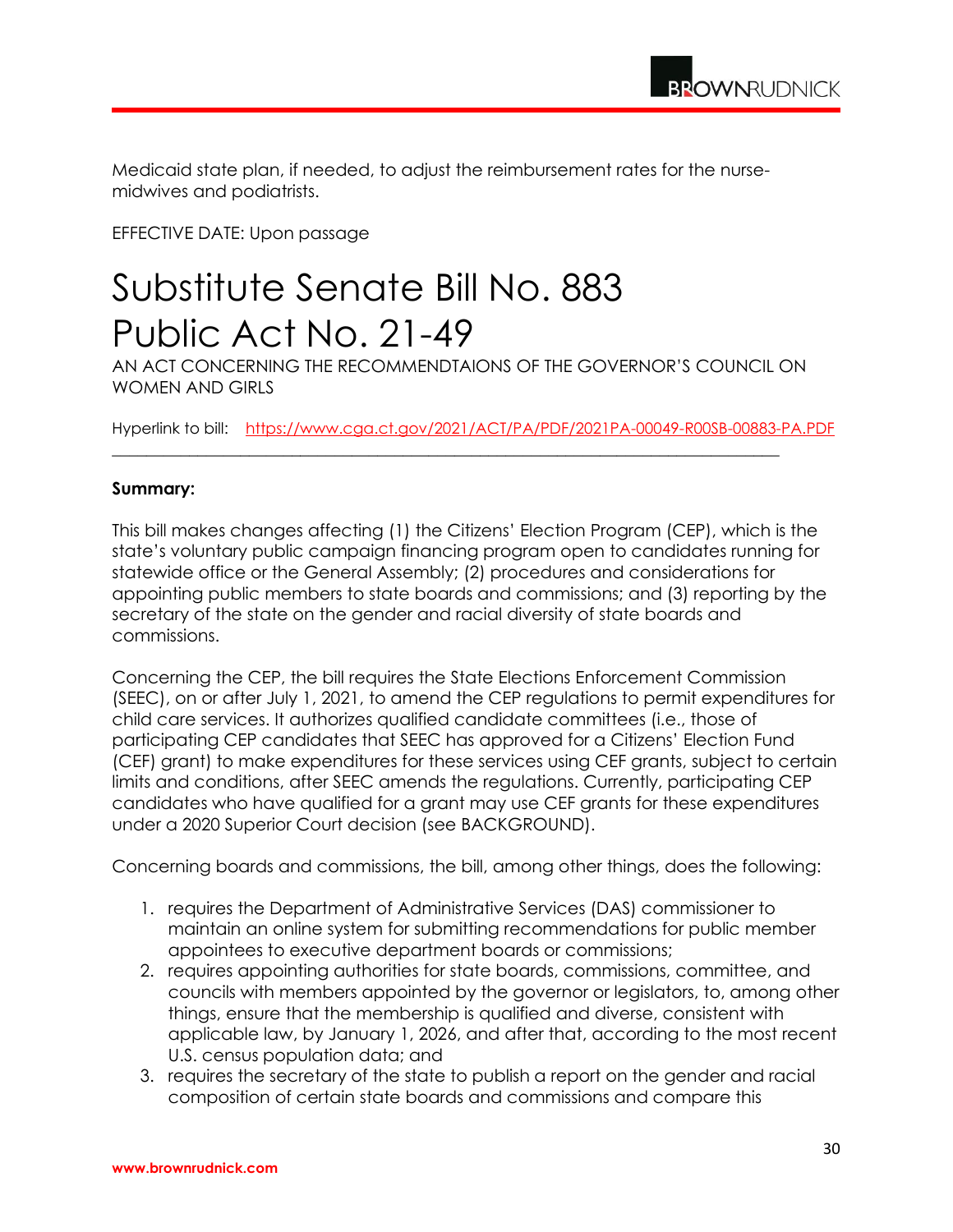information with the state's gender and racial composition, according to the most recent U.S. census population data.

#### **EFFECTIVE DATE:** JULY 1, 2021

## Substitute Senate Bill No. 1083 Public Act No. 21-26

AN ACT CONCERNING VARIOUS REVISIONS TO THE PUBLIC HEALTH STATUTES

\_\_\_\_\_\_\_\_\_\_\_\_\_\_\_\_\_\_\_\_\_\_\_\_\_\_\_\_\_\_\_\_\_\_\_\_\_\_\_\_\_\_\_\_\_\_\_\_\_\_\_\_\_\_\_\_\_\_\_\_\_\_\_\_\_\_\_\_\_\_\_\_\_\_\_\_\_\_

Hyperlink to bill: <https://www.cga.ct.gov/2021/ACT/PA/PDF/2021PA-00026-R00SB-01083-PA.PDF>

#### **Summary:**

This bill makes various unrelated changes to the statutes pertaining to public health. Principally, it:

- 1. requires the Chief Medical Examiner, starting January 1, 2022, to complete at least one contact hour of training or education in sudden unexpected death in epilepsy as part of his required continuing medical education (CME) (§ 1);
- 2. requires licensed health clubs, starting October 1, 2022, to provide and maintain at least one automatic external defibrillator and, among other things, ensure that at least one employee trained in its use is on the premises during business hours (§§ 2 & 3);
- 3. requires hospital personnel to ask patients, upon admission, whether the patient wants the hospital to notify a family member, caregiver, or support person of the admission (§ 4);
- 4. allows a 16-year-old, with parental or guardian written consent, to donate blood, or any of its components, and consent to blood withdrawal at a voluntary blood donation program (§ 5);
- 5. extends the time period that an art therapist licensure applicant's temporary permit is valid, from 365 days to two years after the applicant receives his or her graduate degree (§ 6);
- 6. requires the public health commissioner, by January 1, 2022, to revise marriage license applications and certificates to (a) replace references to "bride" and "groom" with "spouse one" and "spouse two" and (b) remove references to a spouse's race or ethnicity or designation of such race or ethnicity (§ 7);
- 7. extends the dates by which the (a) Department of Public Health (DPH) commissioner must report to the Public Health Committee on the process she develops for itinerant food vendor licensure by reciprocity to December 1, 2021, and (2) commissioner and each local health director must implement it to January 1, 2022 (§ 8);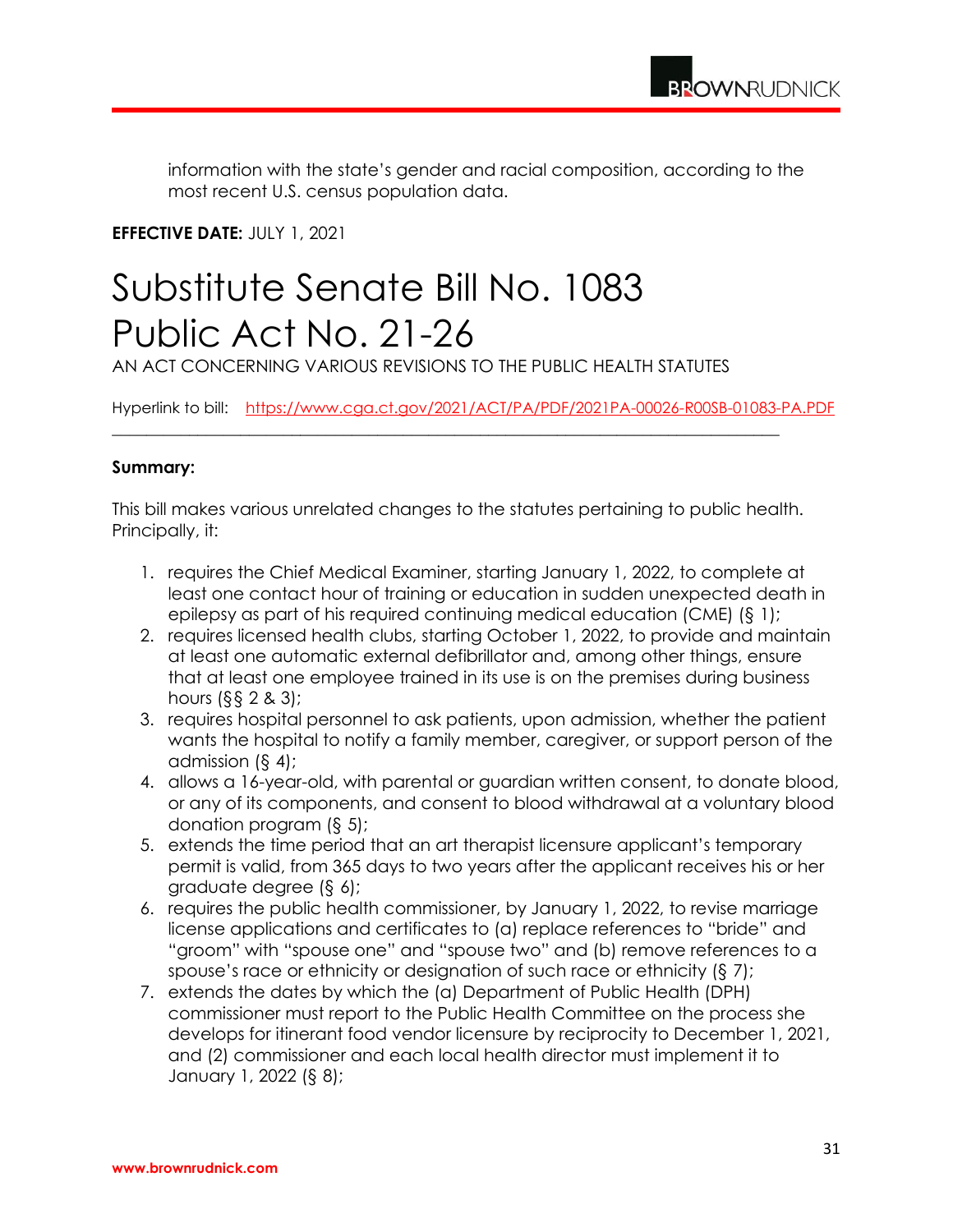- 8. requires the Department of Mental Health and Addiction Services (DMHAS) to convene a working group to study the health benefits of psilocybin and requires the working group to submit its findings and recommendations to the Public Health Committee by January 1, 2022 (§ 9); and
- 9. allows hospitals to provide written discharge planning materials required under existing law to patients and their designated caregivers electronically, if patients agree (§ 10).

**EFFECTIVE DATE:** October 1, 2021, except that provisions on (1) blood donation by minors, temporary permits for art therapists, marriage licenses, and hospital discharge plans take effect July 1, 2021, and (2) itinerant food vendor licensure reciprocity and the psilocybin working group take effect upon passage.

### PRIORITY BILLS WHICH DIED DURING THE 2021 SESSION:

| <b>Bill Number</b> | <b>Bill Title</b>                                                                           | <b>Action</b>                                                                                                                                                                                                                                              |
|--------------------|---------------------------------------------------------------------------------------------|------------------------------------------------------------------------------------------------------------------------------------------------------------------------------------------------------------------------------------------------------------|
| SB 285             | AN ACT ALLOWING MEDICAL<br><b>ASSISTANTS TO ADMINISTER</b><br><b>VACCINES</b>               | Died in the Senate. CNA<br>worked in collaboration<br>with AFT to successfully<br>defeat the bill allowing<br><b>Medical Assistants to</b><br>administer vaccines.<br>CNA testified in<br>opposition to the bill<br>before the Public Health<br>Committee. |
| HB 5464            | AN ACT ESTABLISHING A TAX CREDIT<br>FOR PROVIDERS OF CLINICAL<br><b>NURSING EXPERIENCES</b> | Died in Finance,<br>Revenue and Bonding<br>Committee. CNA<br>submitted testimony in<br>support to the Higher<br>Education Committee.                                                                                                                       |
| SB 842             | AN ACT CONCERNING HEALTH<br><b>INSURANCE AND HEALTH CARE IN</b><br><b>CONNECTICUT</b>       | Died in the Senate. CNA<br>conducted a nurse<br>email writing campaign<br>in support.                                                                                                                                                                      |
| SB 931             | AN ACT CONCERNING EMISSIONS<br>STANDARDS FOR MEDIUM AND<br><b>HEAVY DUTY VEHICLES</b>       | Died in the House. CNA<br>submitted testimony in<br>support to the<br>Environment Committee.                                                                                                                                                               |
| SB 1087            | AN ACT CONCERNING THE                                                                       | Died in the Senate. CNA                                                                                                                                                                                                                                    |